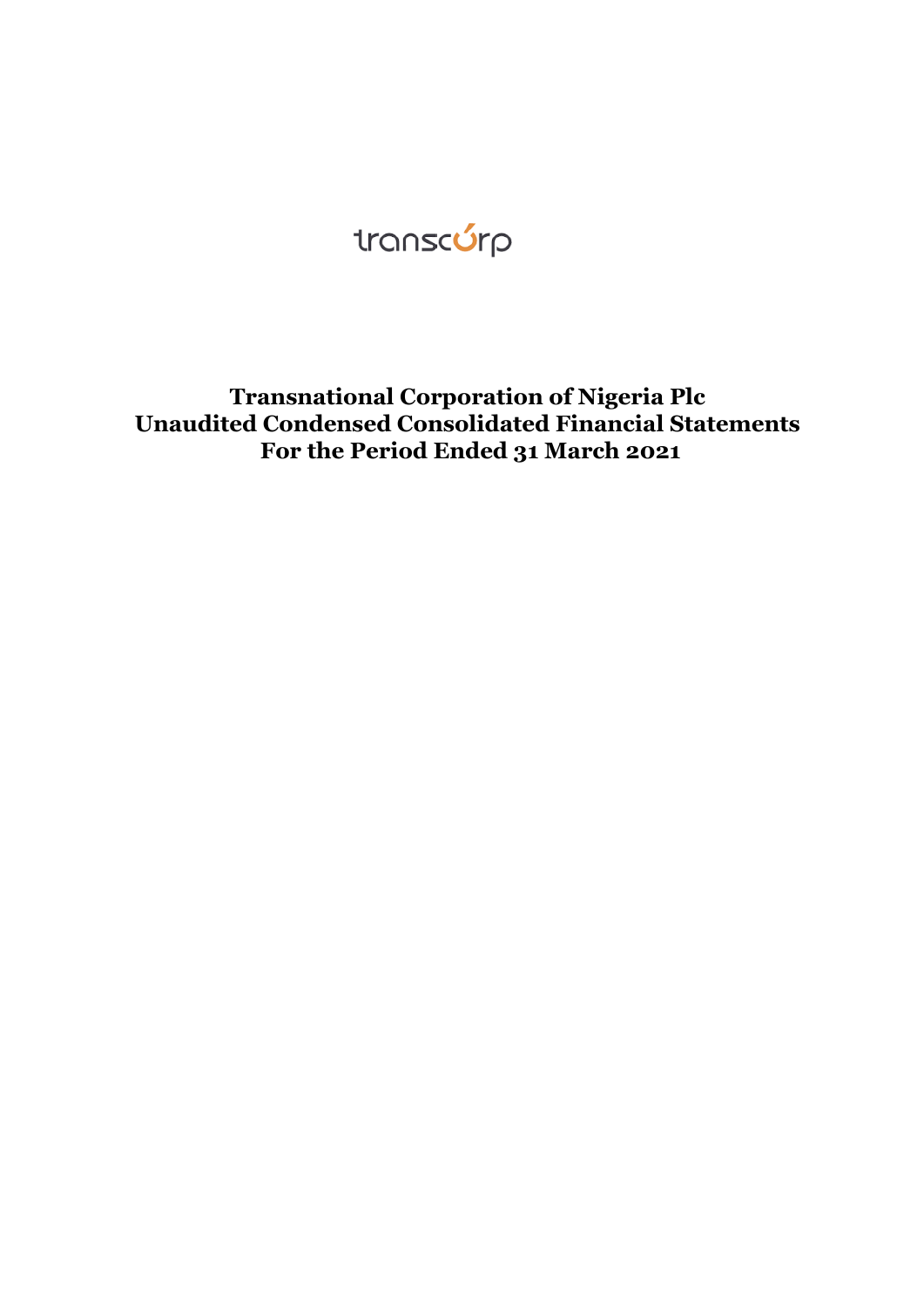# Statement of Profit or Loss and Other Comprehensive Income For the Period Ended 31 March 2021

|                                                            |             | Group                      |                           | Company                 |                         |  |
|------------------------------------------------------------|-------------|----------------------------|---------------------------|-------------------------|-------------------------|--|
|                                                            |             | 31 March                   | 31 March                  | 31 March                | 31 March                |  |
|                                                            |             | 2021                       | 2020                      | 2021                    | 2020                    |  |
|                                                            |             | $N'$ 000                   | $N'$ 000                  | <b>N'000</b>            | $N'$ 000                |  |
|                                                            | <b>Note</b> |                            |                           |                         |                         |  |
| Revenue                                                    |             |                            |                           |                         |                         |  |
| Cost of sales                                              | 19<br>20    | 24,435,091<br>(14,010,292) | 15,391,959<br>(8,045,861) | 772,913                 | 394,691                 |  |
|                                                            |             |                            |                           |                         |                         |  |
| <b>Gross profit</b>                                        |             | 10,424,799                 | 7,346,098                 | 772,913                 | 394,691                 |  |
|                                                            |             |                            |                           |                         |                         |  |
| Administrative expenses                                    | 23          | (3,659,245)                | (3,344,061)               | (326, 232)              | (353, 233)              |  |
| Impairment (loss)/gain on financial assets<br>Other income |             | (90,000)                   |                           |                         |                         |  |
| Other gains /(losses) - net                                | 21<br>22    | 244,679<br>(3, 423)        | 124,918<br>7,223          | 262,500                 | 176,524                 |  |
|                                                            |             |                            |                           |                         |                         |  |
| <b>Operating profit</b>                                    |             | 6,916,810                  | 4,134,178                 | 709,181                 | 217,982                 |  |
|                                                            |             |                            |                           |                         |                         |  |
| Finance cost - Net                                         | 24          | (3,691,736)                | (4,141,222)               | (891, 819)              | (476, 613)              |  |
| Foreign exchange gain/ (loss) on financing                 | 25          |                            |                           |                         |                         |  |
| activities                                                 |             | (727, 547)                 | 144,306                   |                         |                         |  |
| Profit/(loss) before taxation                              |             |                            |                           |                         |                         |  |
| Taxation                                                   | 16          | 2,497,527<br>(456, 354)    | 137,262<br>(56, 472)      | (182, 638)<br>(82, 927) | (258, 631)<br>(39, 469) |  |
|                                                            |             |                            |                           |                         |                         |  |
| Profit/(loss) for the period                               |             | 2,041,173                  | 80,790                    | (265, 565)              | $-298,100$              |  |
|                                                            |             |                            |                           |                         |                         |  |
| Profit/(loss) attributable to:                             |             |                            |                           |                         |                         |  |
| Owners of the parent<br>Non controlling interest           |             | 729,489                    | (503, 873)                | (265, 565)              | (298,100)               |  |
|                                                            |             | 1,311,684                  | 584,663                   |                         |                         |  |
| Other comprehensive income/(loss)                          |             |                            |                           |                         |                         |  |
| Items that will not be reclassified to profit or loss:     |             |                            |                           |                         |                         |  |
| Net (loss)/gain on equity instruments                      |             |                            |                           |                         |                         |  |
| designated at fair value through OCI                       | 22          | (771, 837)                 | (1,037,526)               | (771, 837)              | $-1,037,526$            |  |
| Total comprehensive income for the                         |             |                            |                           |                         |                         |  |
| period                                                     |             | 1,269,336                  | $-956,736$                | (1,037,402)             | $-1,335,626$            |  |
|                                                            |             |                            |                           |                         |                         |  |
| <b>Attributable to:</b>                                    |             |                            |                           |                         |                         |  |
| Owners of the parent                                       |             | (42,348)                   | (1,541,399)               | (1,037,402)             | $-1,335,626$            |  |
| Non controlling interest                                   |             | 1,311,684                  | 584,663                   |                         |                         |  |
| Basic EPS (kobo)                                           | 26          | 1.79                       | (1.24)                    | (0.65)                  | (0.73)                  |  |
| Diluted EPS (kobo)                                         | 26          | 1.79                       | (1.24)                    | (0.65)                  | (0.73)                  |  |

The results shown above relate to continuing operations. There are no incomes or expenses from discontinued operations.

The notes on pages 7 to 20 are an integral part of these financial statements.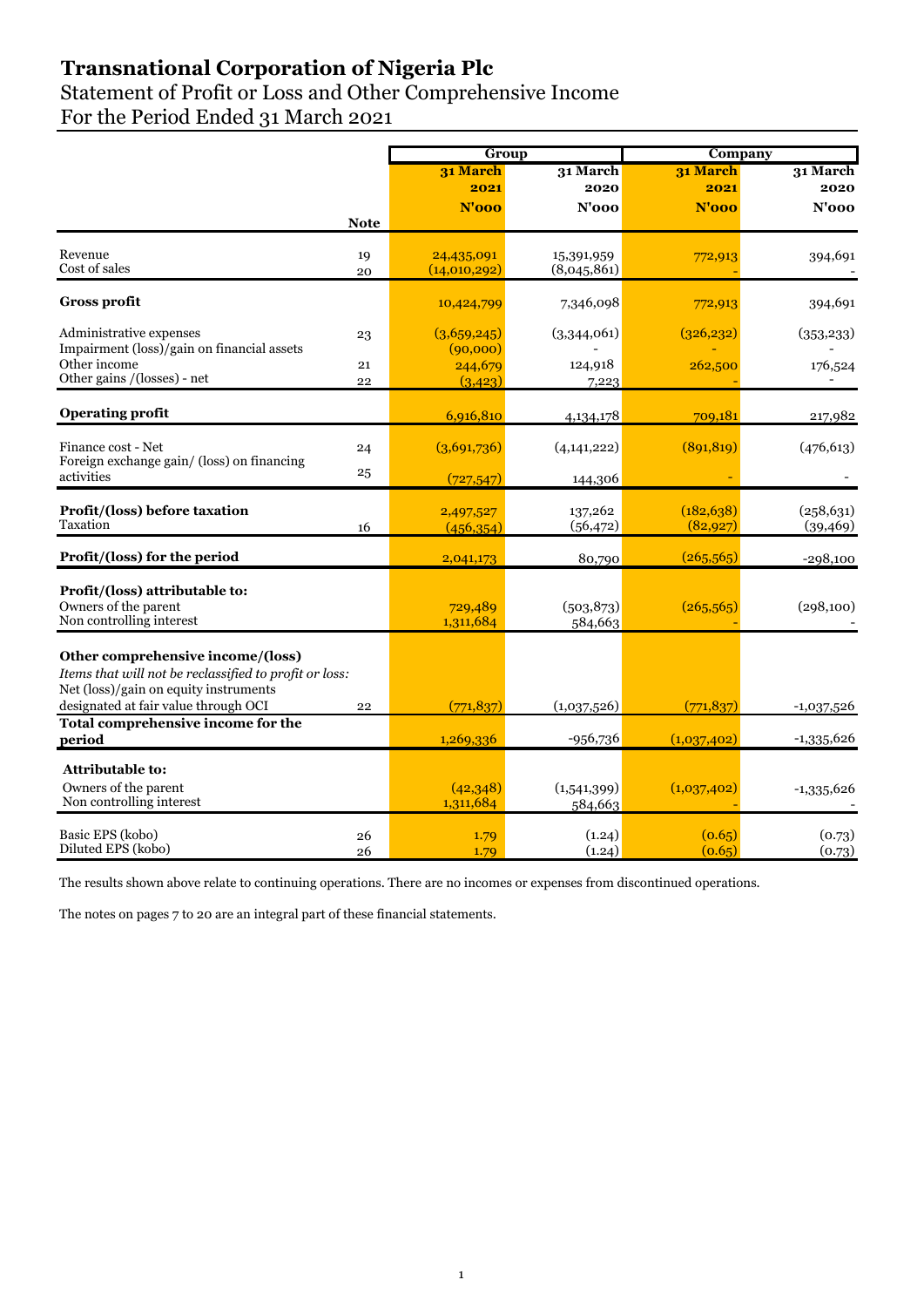Statement of Financial Position

As at 31 March 2021

|                                             | Group        |             | Company      |             |
|---------------------------------------------|--------------|-------------|--------------|-------------|
|                                             | 31 March     | 31 December | 31 March     | 31 December |
|                                             | 2021         | 2020        | 2021         | 2020        |
| <b>Note</b>                                 | <b>N'000</b> | $N'$ 000    | $N'$ 000     | $N'$ 000    |
| <b>Assets</b><br><b>Non-current assets</b>  |              |             |              |             |
| Property, plant and equipment<br>5          | 155,291,296  | 155,200,682 | 70,602       | 82,820      |
| Intangible assets<br>6                      | 41,149,744   | 41,156,083  | 5,075,818    | 5,075,818   |
| Investment property<br>7                    | 2,047,900    | 2,047,900   | 2,047,900    | 2,047,900   |
| Investment in subsidiaries<br>8             |              |             | 61, 167, 716 | 61,167,716  |
| Debt and equity securities<br>13            | 3,403,765    | 4,175,603   | 3,403,765    | 4,175,603   |
| Deferred tax<br>$\mathbf Q$                 | 1,316,522    | 1,316,522   |              |             |
| Deposit for investment                      | 27,453,129   | 27,453,129  |              |             |
| Prepayments and other assets<br>12          | 36,875       | 36,875      | 36,875       | 36,875      |
|                                             | 230,699,231  | 231,386,794 | 71,802,676   | 72,586,732  |
| <b>Current assets</b>                       |              |             |              |             |
| Inventories<br>10                           | 5,389,679    | 4,357,878   |              |             |
| Trade and other receivables<br>11           | 106,537,809  | 97,619,936  | 17,374,316   | 16,762,386  |
| Prepayments and other assets<br>12          | 212,772      | 1,061,316   | 133,331      | 23,208      |
| Cash and cash equivalents<br>14             | 4,322,441    | 3,769,341   | 596,396      | 1,172,613   |
|                                             | 116,462,701  | 106,808,471 | 18,104,043   | 17,958,207  |
| <b>Total assets</b>                         |              |             | 89,906,719   |             |
|                                             | 347,161,932  | 338,195,265 |              | 90,544,939  |
| <b>Liabilities</b>                          |              |             |              |             |
| <b>Current liabilities</b>                  |              |             |              |             |
| Trade and other payables<br>15              | 89,047,361   | 84,114,006  | 10,264,735   | 10,601,733  |
| Tax Payable<br>16                           | 1,724,445    | 1,268,091   | 224,161      | 218,525     |
| Borrowings (short term)<br>17               | 15,665,960   | 15,917,655  | 5,983,069    | 6,688,079   |
|                                             | 106,437,766  | 101,299,752 | 16,471,965   | 17,508,337  |
| <b>Non-current liabilities</b>              |              |             |              |             |
| Borrowings (long term)<br>17                | 105,761,645  | 103,202,328 | 35,507,983   | 34,072,429  |
| Deposit for shares                          | 12,935,000   | 12,935,000  |              |             |
| Deferred tax<br>9                           | 6,348,802    | 6,348,802   |              |             |
|                                             |              |             |              |             |
|                                             | 125,045,447  | 122,486,130 | 35,507,983   | 34,072,429  |
| <b>Total liabilities</b>                    | 231,483,213  | 223,785,882 | 51,979,948   | 51,580,766  |
| <b>Equity</b>                               |              |             |              |             |
| Ordinary share capital<br>27                | 20,323,996   | 20,323,996  | 20,323,996   | 20,323,996  |
| Share premium                               | 6,249,871    | 6,249,871   | 6,249,871    | 6,249,871   |
| Other reserves                              | 1,210,194    | 1,982,031   | 1,321,874    | 2,093,711   |
| Retained earnings                           | 39,012,709   | 38,283,220  | 10,031,030   | 10,296,595  |
| Equity attributable to owners of the parent | 66,796,770   | 66,839,118  | 37,926,771   | 38,964,173  |
| Non controlling interest<br>28              | 48,881,949   | 47,570,265  |              |             |
| <b>Total equity</b>                         | 115,678,719  | 114,409,383 | 37,926,771   | 38,964,173  |
| Net equity and liabilities                  | 347,161,932  | 338,195,265 | 89,906,719   | 90,544,939  |

The notes on pages 7 to 20 are an integral part of these financial statements. The Unaudited financial statements on pages 1 to 20 were approved and authorised for issue by the Board of Directors on 24th April 2021 and were signed on its behalf by

**Mutiu Bakare** Group Chief Finance Officer FRC/2016/ICAN/00000014111

President/Chief Executive Officer<br>FRC/2019/IODN/00000019827<br>FRC/2014/ICAN/000

0 - 10 - 11

**Owen Omogiafo Emmanuel Nnorom** FRC/2019/IODN/00000019827 FRC/2014/ICAN/00000007402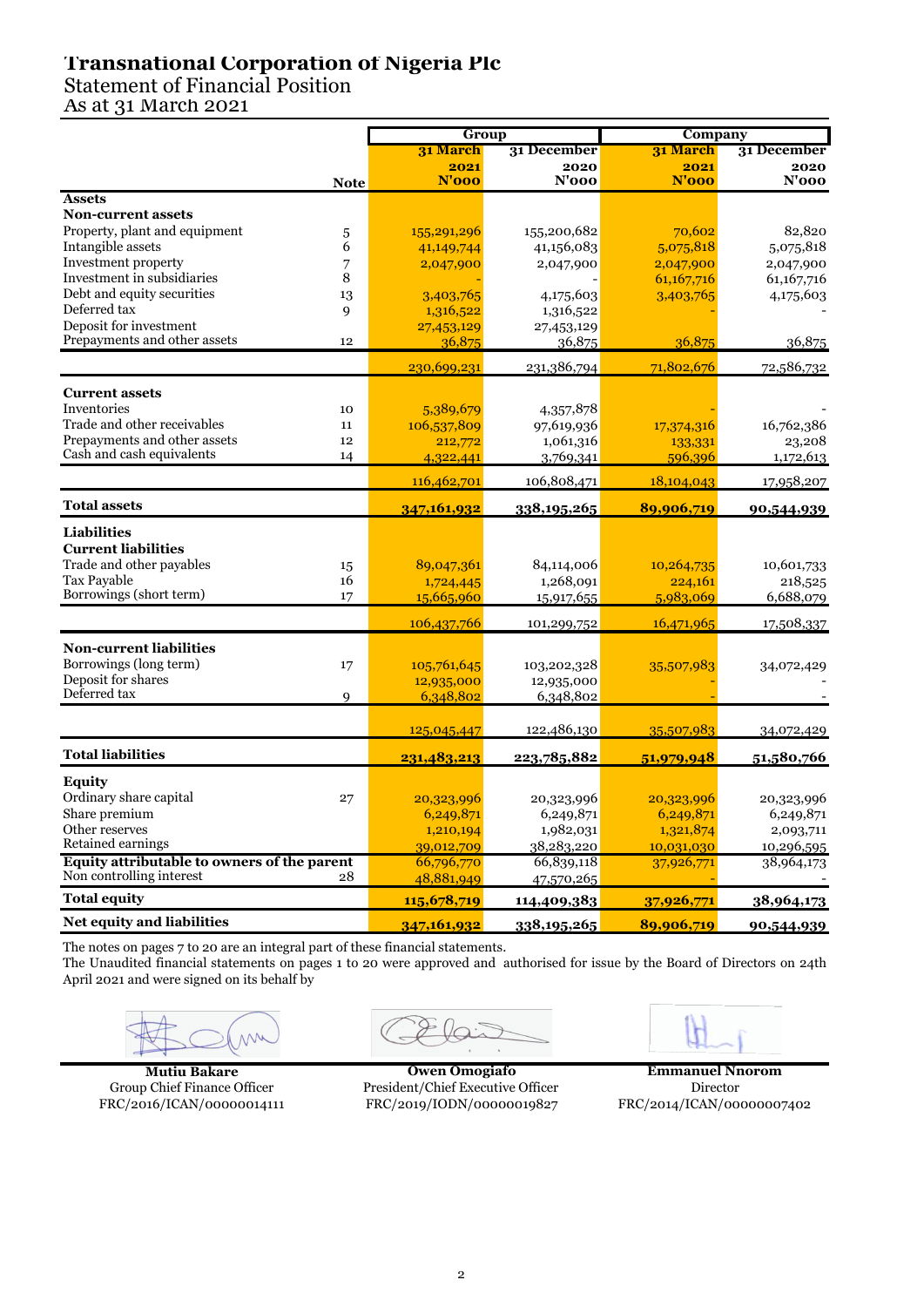# Statement of Changes in Equity For the Period Ended 31 March 2021

| Group                                                                      |                                     |                                     |                                   |                                         |                                                            |                                                   |                                        |
|----------------------------------------------------------------------------|-------------------------------------|-------------------------------------|-----------------------------------|-----------------------------------------|------------------------------------------------------------|---------------------------------------------------|----------------------------------------|
|                                                                            | <b>Share</b><br>capital<br>$N'$ 000 | <b>Share</b><br>premium<br>$N'$ 000 | <b>Other</b><br>reserves<br>N'ooo | <b>Retained</b><br>earnings<br>$N'$ 000 | <b>Total</b><br><b>Controlling</b><br>interest<br>$N'$ 000 | <b>Non</b><br>Controlling<br>interest<br>$N'$ 000 | <b>Total</b><br>equity<br><b>N'000</b> |
| <b>As at 1 January 2020</b>                                                | 20,323,996                          | 6,249,871                           | 1,257,398                         | 39,199,021                              | 67,030,286                                                 | 41,708,106                                        | 108,738,392                            |
| Profit for the year<br>*Adjustment on wound up subsidiary<br>Dividend paid |                                     |                                     |                                   | $-862,036$<br>352,953<br>(406,718)      | $-862,036$<br>352,953<br>(406,718)                         | 4,654,144<br>(2,630,414)                          | 3,792,108<br>352,953<br>$-3,037,132$   |
| <b>Right Issue</b><br>Other comprehensive income                           |                                     |                                     | 724,633                           |                                         | 724,633                                                    | 3,838,429                                         | 3,838,429<br>724,633                   |
| Balance at 31 December 2020                                                | 20,323,996                          | 6,249,871                           | 1,982,031                         | 38,283,220                              | 66,839,118                                                 | <u>47,570,265</u>                                 | 114,409,383                            |
| As at 1 January 2021                                                       | 20,323,996                          | 6,249,871                           | 1,982,031                         | 38,283,220                              | 66,839,118                                                 | 47,570,265                                        | 114,409,383                            |
| Profit /(Loss) for the period<br>Dividend paid                             |                                     |                                     |                                   | 729,489                                 | 729,489                                                    | 1,311,684                                         | 2,041,173                              |
| Right Issue (THP & TPL)<br>Other comprehensive income                      |                                     |                                     | $-771,837$                        |                                         | $-771,837$                                                 |                                                   | $-771,837$                             |
| Balance at 31 March 2021                                                   | 20,323,996                          | 6,249,871                           | 1,210,194                         | 39,012,709                              | 66,796,770                                                 | 48,881,949                                        | 115,678,719                            |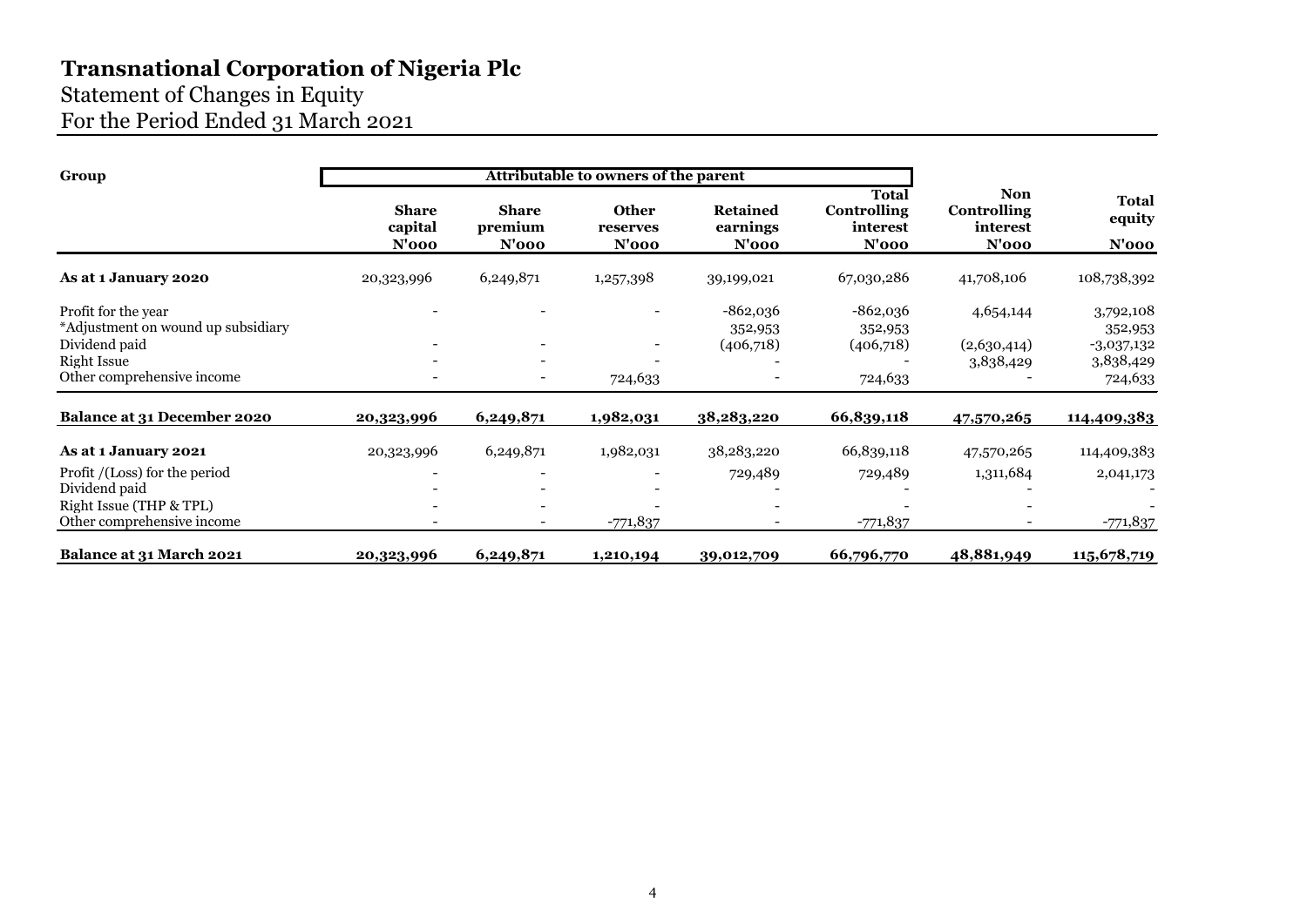# Statement of Changes in Equity For the Period Ended 31 March 2021

|                                                                                                                                    |            |           | <b>Share</b><br>capital<br>N'ooo | <b>Share</b><br>premium<br>$N'$ 000 | <b>Other</b><br>reserves<br>$N'$ 000   | <b>Retained</b><br>earnings<br>$N'$ 000 | <b>Total</b><br>equity<br>$N'$ 000        |
|------------------------------------------------------------------------------------------------------------------------------------|------------|-----------|----------------------------------|-------------------------------------|----------------------------------------|-----------------------------------------|-------------------------------------------|
| As at 1 January 2020<br>Dividend paid                                                                                              | 20,323,996 | 6,249,871 | 1,369,078                        | 8,314,715                           | 36,257,660                             |                                         | 36,257,660                                |
| Profit for the year<br>Dividend paid<br>Other comprehensive income                                                                 |            |           | 724,633                          | 2,388,360<br>$-406,480$             | 2,388,360<br>(406, 480)<br>724,633     |                                         | 2,388,360<br>(406, 480)<br><u>724,633</u> |
| Balance at 31 December 2020                                                                                                        | 20,323,996 | 6,249,871 | 2,093,711                        | 10,296,595                          | 38,964,173                             |                                         | 38,964,173                                |
| As at 1 January 2021<br>Profit for the period<br>Dividend paid<br>Reclassification to profit or loss<br>Other comprehensive income | 20,323,996 | 6,249,871 | 2,093,711<br>(771, 837)          | 10,296,595<br>(265, 565)            | 38,964,173<br>(265, 565)<br>(771, 837) |                                         | 38,964,173<br>(265, 565)<br>(771, 837)    |
| Balance at 31 March 2021                                                                                                           | 20,323,996 | 6,249,871 | 1,321,874                        | 10,031,030                          | 37,926,771                             |                                         | 37,926,771                                |

**Balance at 31 December 2016** 20,323,996 6,249,871 (14,662) 27,207,214 53,420,600 33,027,997 86,448,597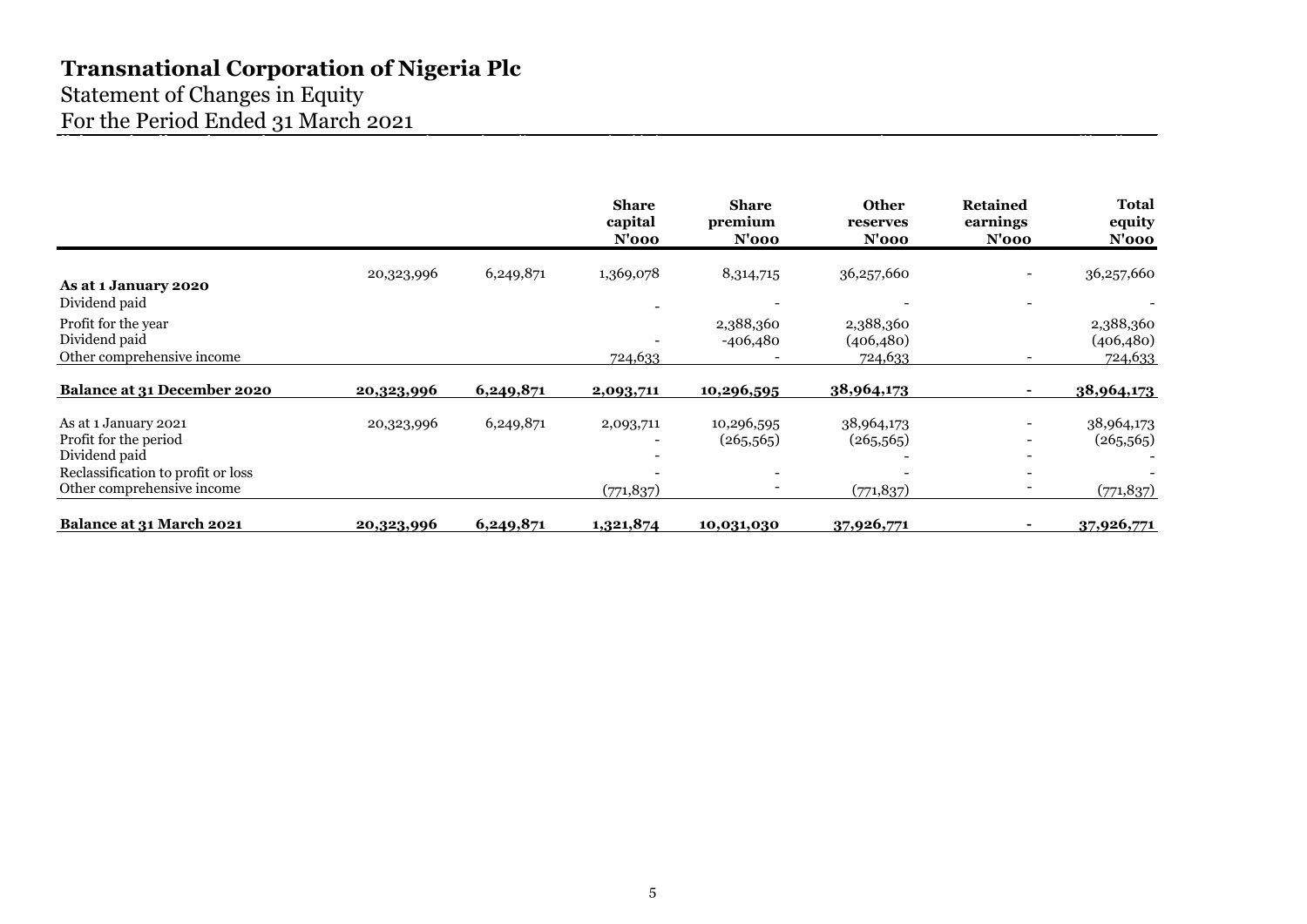### Statement of Cash Flows

For the Period Ended 31 March 2021

|                                                                                                                                                        |             |                              | Group                                        | Company                   |                                 |  |
|--------------------------------------------------------------------------------------------------------------------------------------------------------|-------------|------------------------------|----------------------------------------------|---------------------------|---------------------------------|--|
|                                                                                                                                                        | <b>Note</b> | 31 March<br>2021<br>$N'$ 000 | 31 December<br>2020<br>$N'$ 000              | 31 March<br>2021<br>N'ooo | 31 December<br>2020<br>$N'$ 000 |  |
| Cash flows from operating activities<br>Cash generated from/(used in) operations<br>Tax paid                                                           | 29          | 4,935,648                    | 28,843,748<br>(877, 861)                     | (333,757)<br>(77, 291)    | 8,216,994<br>(16,393)           |  |
| Net cash flows generated from/(used in)<br>operating activities                                                                                        |             | 4,935,648                    | 27,965,887                                   | (411,048)                 | 8,200,601                       |  |
| Cash flows from investing activities<br>Dividend Income on equity security<br>Interest received<br>Purchase of intangible assets<br><b>Right Issue</b> |             | 140,546                      | 421,250<br>415,418<br>(12, 443)<br>3,838,429 | 91,858                    | 421,250<br>1,163,714            |  |
| Proceed from sale of property, plant and equipment<br>Purchase of property, plant and equipment<br>Deposit for Investment                              |             | 103<br>(1,441,098)           | 3,189<br>(2,417,498)<br>(27, 453, 129)       | (3,894)                   | 526<br>(2,202)                  |  |
| Investment in subsidiaries                                                                                                                             |             |                              |                                              |                           | (27,106,092)                    |  |
| Net cash flows (used in)/generated from<br>investing activities                                                                                        |             | (1,300,449)                  | (25, 204, 784)                               | 87,964                    | (25,522,804)                    |  |
| Cash flows from financing activities<br>Net movement in borrowings<br>Dividend paid                                                                    |             | 753,606                      | 1,965,019<br>(2,928,772)                     | 730,544                   | 21,640,313<br>(406, 480)        |  |
| Deposit for shares<br>Interest payment                                                                                                                 |             | (3,832,282)                  | 10,525,000<br>(13, 494, 962)                 | (983, 677)                | (3,291,716)                     |  |
| Net cash flows (used in)/generated from<br>financing activities                                                                                        |             | (3,078,676)                  | (3,933,715)                                  | (253, 133)                | 17,942,117                      |  |
| Net (decrease)/increase in cash and cash<br>equivalents<br>Cash and cash equivalents at the                                                            |             | 556,523                      | (1,172,612)                                  | (576, 217)                | 619,914                         |  |
| beginning of the period<br>Foreign exchange loss/(gain) on cash and<br>cash equivalents                                                                |             | 3,769,341<br>(3,423)         | 4,941,953                                    | 1,172,613                 | 552,699                         |  |
| Cash and cash equivalents at the end of<br>the period                                                                                                  |             | 4,322,441                    | 3,769,341                                    | 596,396                   | 1,172,613                       |  |

The notes on pages 7 to 20 are an integral part of these financial statements.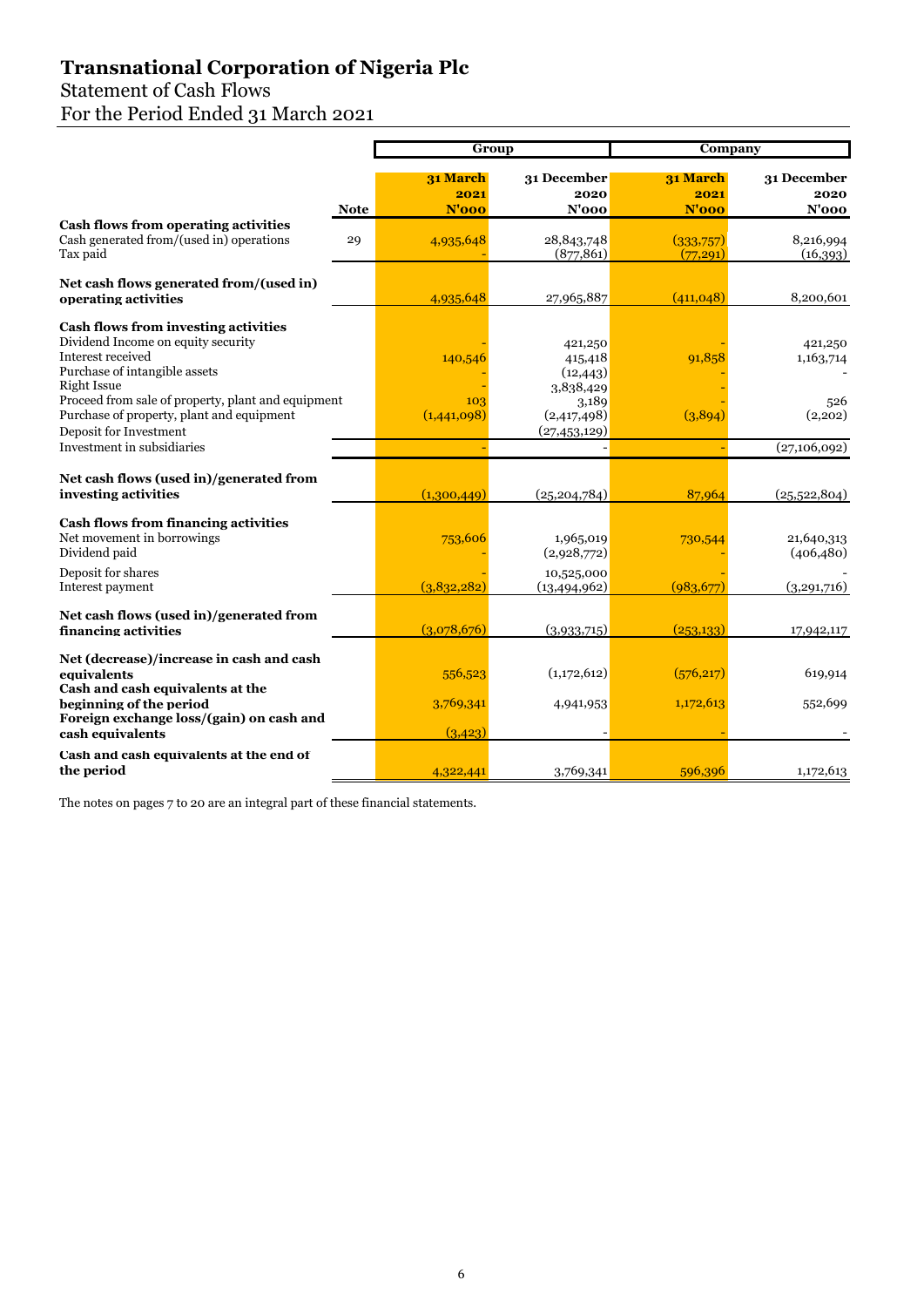# Notes to the Financial Statements For the Period Ended 31 March 2021

### **1. General information**

Transnational Corporation of Nigeria Plc, ("the Company" or "Transcorp"), was incorporated on 16 November, 2004 as a private limited liability Company domiciled in Nigeria in accordance with the requirements of the Companies and Allied Matters Act. Following a successful initial public offer (IPO), the Company was in December 2006, listed on the Nigerian Stock Exchange. The shares of the Company have continued to be traded on the floor of the Exchange. The Company is domiciled in Nigeria and the address of its registered office is 38 Glover Road, Ikoyi, Lagos, Nigeria.

The Company maintains controlling interests in the following companies. The Company, together with the subsidiaries are known as the Transcorp Group, ("the Group")

- Capital Leisure and Hospitality Limited
- Transcorp Hotels Plc
- Transcorp Hotels Calabar Limited
- Transcorp Energy Limited
- Teragro Commodities Limited
- Transcorp Power Limited
- Trans Afam Power Limited
- Transcorp Properties Limited
- Transcorp OPL 281 Limited
- Transcorp Hotels Ikoyi Limited
- Transcorp Hotels Port Harcourt Limited

The Company's business is investment and operation of portfolio companies in the hospitality, power, agro-allied and oil & gas sectors.

### **2. Summary of significant accounting policies**

### **2.1 Basis of preparation**

The condensed consolidated financial statements have been prepared in accordance with the Companies and Allied Matters Act (CAMA), IAS 34 Interim Financial Reporting, International Financial Reporting Standards (IFRS) and interpretations issued by the IFRS Interpretations Committee (IFRS IC) applicable to companies reporting under IFRS. The financial statements have been prepared on a historical cost basis except for available-for-sale financial assets, financial assets and liabilities and investment property – measured at fair value.

The condensed consolidated financial statements do not include all the information and disclosures required in the annual financial statements, and should be read in conjunction with the Group's annual financial statements as at 31 December 2019.

The preparation of financial statements in conformity with IFRS requires the use of certain critical accounting estimates. It also requires management to exercise its judgment in the process of applying the Group's accounting policies. The areas involving a higher degree of judgment or complexity, or areas where assumptions and estimates are significant to the consolidated financial statements are disclosed in note 3.

The preparation of financial statements, in conformity with generally accepted accounting principles under IFRS, requires the directors to make estimates and assumptions that affect the reported amounts of assets and liabilities at the date of the financial statements and the reported amounts of revenues and expenses during the reporting period. Although these estimates are based on the directors' best knowledge of the amounts, events or actions, actual results ultimately may differ from those estimates.

The financial statements have been prepared on a historical cost basis except for the fair value basis applied to certain intangible assets, investment property and equity investments.

All values are rounded to the nearest thousand (N'000), except when otherwise indicated.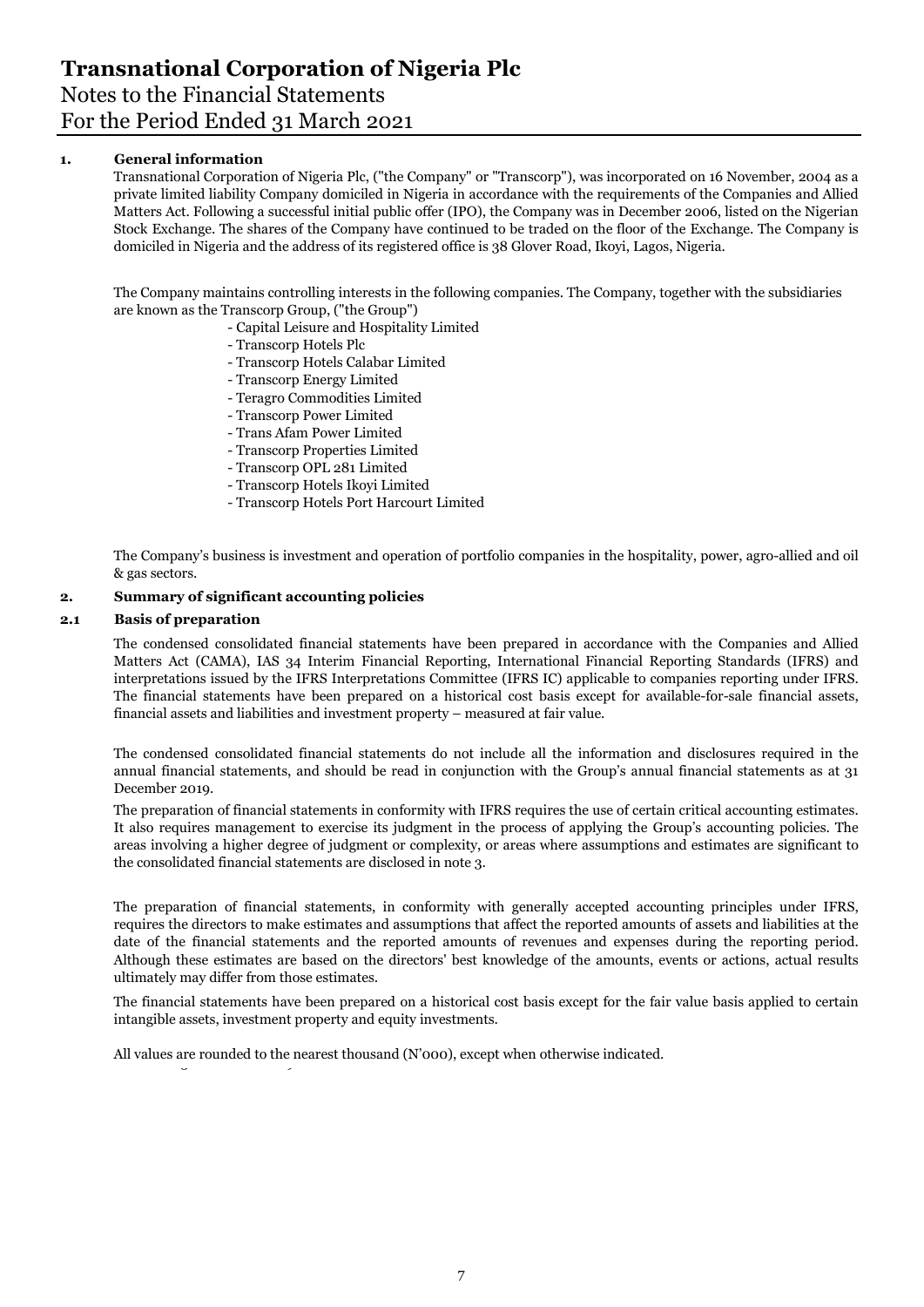### **3 Fair value estimation**

The table below analyses financial instruments carried at fair value, by valuation method. The different levels have been defined as follows:

- (Level 1): Quoted prices (unadjusted) in active markets for identical assets or liabilities.

- (Level 2): Inputs other than quoted prices included within level 1 that are observable for the asset or liability, either directly (that is, as prices) or indirectly (that is, derived from prices).

- (Level 3): Inputs for the asset or liability that are not based on observable market data (that is, unobservable inputs).

|                                                                      | At 31 March 2021 |                     |         |           |  |  |  |  |
|----------------------------------------------------------------------|------------------|---------------------|---------|-----------|--|--|--|--|
| <b>Assets</b>                                                        | Level 1          | Level 2             | Level 3 | Total     |  |  |  |  |
| Financial assets at fair value through other<br>comprehensive income |                  |                     |         |           |  |  |  |  |
| Equity securities at fair value through OCI                          | 3,403,765        |                     |         | 3,403,765 |  |  |  |  |
|                                                                      |                  | At 31 December 2020 |         |           |  |  |  |  |
|                                                                      | Level 1          |                     |         | Total     |  |  |  |  |
| <b>Assets</b>                                                        |                  | <b>Level 2</b>      | Level 3 |           |  |  |  |  |
| Financial assets at fair value through profit or<br>loss             |                  |                     |         |           |  |  |  |  |
| Equity securities at fair value through OCI                          | 4,175,603        |                     |         | 4,175,603 |  |  |  |  |

There were no transfers between levels 1 and 2 during the year.

#### *(a) Financial instruments in level 1*

The fair value of financial instruments traded in active markets is based on quoted market prices at the balance sheet date. A market is regarded as active if quoted prices are readily and regularly available from an exchange, dealer, broker, industry group, pricing service, or regulatory agency, and those prices represent actual and regularly occurring market transactions on an arm's length basis. The quoted market price used for financial assets held by the group is the current bid price. These instruments are included in Level 1. Instruments included in Level 1 comprise primarily equity investments listed on the Nigerian Stock Exchange (NSE) classified as equity securities at fair value through other comprehensive income.

### **4 Segment analysis**

#### **The Group**

The chief operating decision-maker has been identified as the Board of Directors of Transcorp. The Board reviews the Group's internal reporting in order to assess performance and allocate resources. The directors have determined the operating segments based on these reports. The Board considers the business from an industry perspective and has identified 5 operating segments.

#### i **Hospitality**

The hospitality business is made up of its direct subsidiary Transcorp Hotels Plc. (THP) and indirect subsidiaries, Transcorp Hotels Calabar Limited (THC), Transcorp Hotels Ikoyi Limited and Transcorp Hotels Port Harcourt Limited. These entities render hospitality services to customers.

### ii **Agro-allied**

This relates to a subsidiary Teragro Commodities Limited. The subsidiary is engaged in the manufacturing/processing of fruit concentrates from fruits from which the Group derives revenue.

### iii **Power**

This relates to a subsidiary Transcorp Power Limited (TPL). The subsidiary is engaged in generation of electric power.

#### iv **Oil & Gas**

Two subsidiaries make up the oil & gas segment namely Transcorp Energy Limited and Transcorp OPL 281 Limited. The companies are into the exploration, refining and marketing of petroleum products. The subsidiaries are in the start-up phase and have not started generating revenue.

### v **Corporate Centre**

This segment is the parent Company, Transnational Corporation of Nigeria Plc and the other non-operational subsidiaries.

The Board is the Chief Operating Decision Maker (CODM) and monitors the operating results of its business units separately for the purpose of making decisions about resource allocation and performance assessment. Segment performance is evaluated based on profit or loss and is measured consistently with profit or loss in the consolidated financial statements. Also, the Group's financing (including finance costs, finance income and other income) and income taxes are managed on a Group basis and are not allocated to operating segments. Transfer prices between operating segments are on an arm's length basis in a manner similar to transactions with third parties.

Sales between segments are carried out at arm's length. The revenue from external parties reported to the group is measured in a manner consistent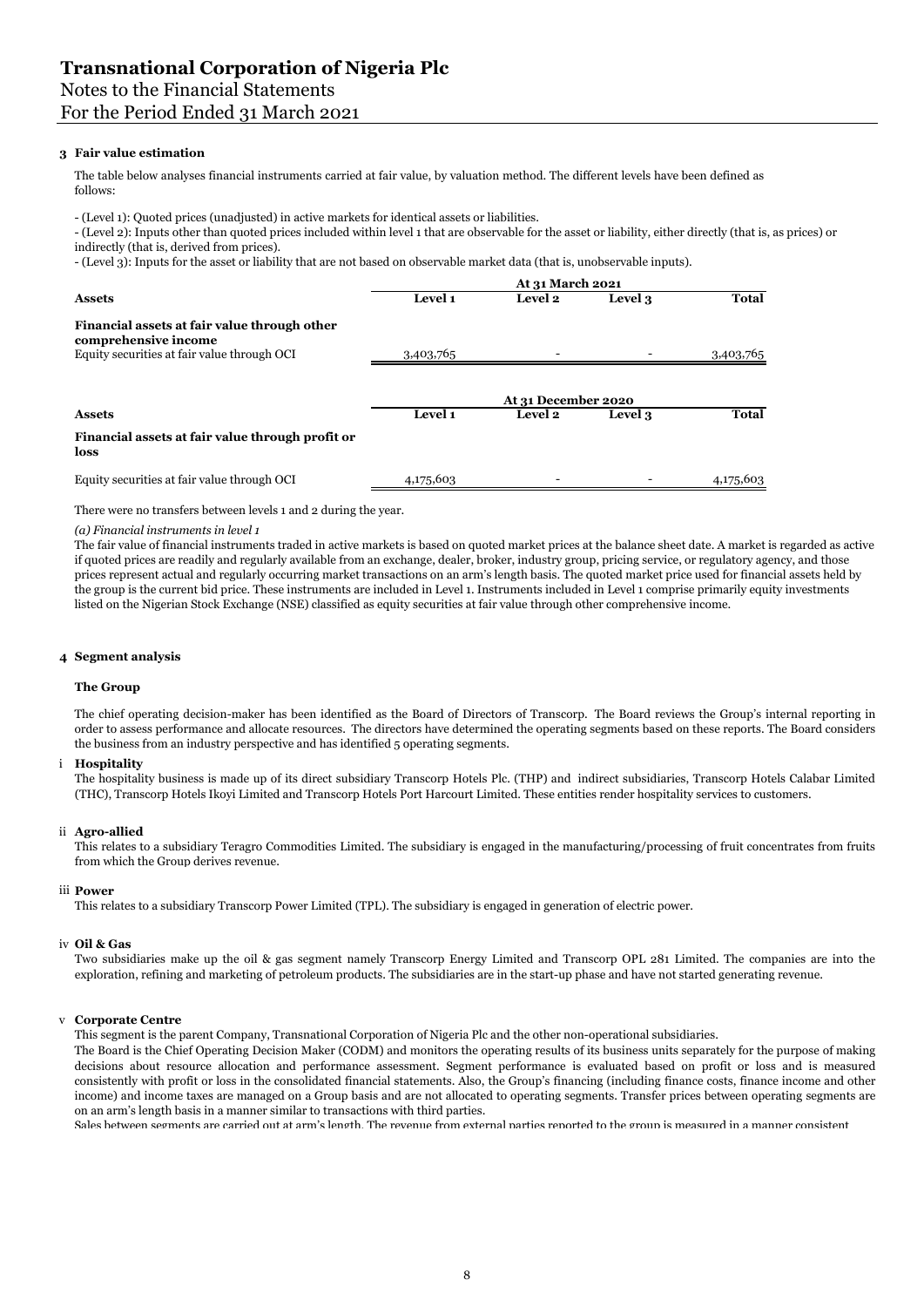## **Transnational Corporation of Nigeria Plc** Notes to the Financial Statements For the Period Ended 31 March 2021

Total segment assets are included in the reconciliation to the total statement of financial position assets.

### **As at 31 March 2021**

|                                                         | Hospitality<br>$N'$ 000                 | Oil $\&$ gas<br>$N'$ 000             | Agro-allied<br>$N'$ 000            | Power<br>$N'$ 000                          | Corporate<br>centre<br>$N'$ 000        | Intersegment<br>elimination<br>$N'$ 000        | <b>Total</b><br>$N'$ 000                  |
|---------------------------------------------------------|-----------------------------------------|--------------------------------------|------------------------------------|--------------------------------------------|----------------------------------------|------------------------------------------------|-------------------------------------------|
| Revenue                                                 | 3,969,690                               |                                      | $\overline{\phantom{0}}$           | 20,465,401                                 | 772,913                                | (772, 913)                                     | 24,435,091                                |
| Finance income                                          | 241,256                                 | $\overline{\phantom{a}}$             | $\overline{\phantom{a}}$           |                                            | 262,500                                | (91, 858)                                      | 411,898                                   |
| Finance cost                                            | 1,023,710                               | $\overline{\phantom{0}}$             | $\overline{\phantom{a}}$           | 1,916,560                                  | 983,677                                | (91, 858)                                      | 3,832,089                                 |
| Depreciation and<br>amortisation                        | 638,696                                 | $\overline{\phantom{0}}$             | $\overline{\phantom{0}}$           | 878,445                                    | 16,162                                 |                                                | 1,533,303                                 |
| Profit/(loss) before<br>taxation                        | (201, 978)                              |                                      | $\overline{\phantom{a}}$           | 3,917,555                                  | (182, 638)                             | (1,035,412)                                    | 2,497,527                                 |
| Segmental assets<br>Segmental liabilities<br>Net assets | 110,382,216<br>51,234,466<br>59,147,750 | 7,365,115<br>8,277,528<br>(912, 413) | 55,073<br>1,766,561<br>(1,711,488) | 183,357,960<br>137, 103, 194<br>46,254,766 | 89,906,717<br>51,899,344<br>38,007,373 | (43,905,149)<br>(18,797,880)<br>(25, 107, 269) | 347,161,932<br>231,483,213<br>115,678,719 |

### **As at 31 March 2020**

| Hospitality<br>$N'$ 000   | Oil & gas<br>$N'$ 000    | Agro-allied<br>$N'$ 000  | Power<br>$N'$ 000          | Corporate<br>centre<br>$N'$ 000 | Intersegment<br>elimination<br>$N'$ 000 | <b>Total</b><br>$N'$ 000                    |
|---------------------------|--------------------------|--------------------------|----------------------------|---------------------------------|-----------------------------------------|---------------------------------------------|
| 4,175,058                 |                          | $\overline{\phantom{a}}$ | 11,216,901                 | 394,691                         | (394, 691)                              | 15,391,959                                  |
| 22                        | $\overline{\phantom{a}}$ | $\overline{\phantom{a}}$ | 76,382                     | 262,671                         | (432)                                   | 338,644                                     |
| 1,347,242                 | $\overline{\phantom{0}}$ |                          | 2,393,771                  | 739,284                         | (432)                                   | 4,479,865                                   |
|                           |                          |                          |                            |                                 |                                         | 1,414,551                                   |
|                           |                          |                          |                            |                                 |                                         |                                             |
| (686, 536)                |                          | $\overline{\phantom{0}}$ | 1,478,065                  | (298,100)                       | (412, 639)                              | 80,790                                      |
| 114,288,390<br>55,654,143 | 6,761,797<br>7,243,442   | 55,073<br>1,767,753      | 164,213,944<br>130,221,536 | 58,642,456<br>23,715,769        | (32,579,515)<br>(15,002,154)            | 311, 382, 145<br>203,600,489<br>107,781,656 |
|                           | 651,603<br>58,634,247    | (481, 645)               | (1,712,680)                | 746,544<br>33,992,408           | 16,404<br>34,926,687                    | (17,577,361)                                |

Revenues from transactions with other operating segments relates to dividend income from Transcorp Hotels Plc and Transcorp Power Limited to the Company, Transnational Corporation of Nigeria Plc.

The totals presented for the Group's operating segments reconcile to the key financial figures as presented in its financial statements as follows:

| Revenue                                          | 31 March<br>2021 | 31 March<br>2020 |
|--------------------------------------------------|------------------|------------------|
| Total revenue for reportable segments            | $N'$ 000         | $N'$ 000         |
| Elimination of inter-segment revenue $(i)$       | 25,208,004       | 15,786,650       |
|                                                  | (772, 913)       | (394,691)        |
| External revenue                                 | 24,435,091       | 15,391,959       |
| <b>Profit or loss</b>                            |                  |                  |
| Total (loss) or profit for reportable segments   | 3,532,939        | 493,429          |
| Elimination of inter-segment profits <i>(ii)</i> | (1,035,412)      | (356,167)        |
| Consolidated (loss) or profit before taxation    | 2,497,527        | 137,262          |
|                                                  | 31 March         | 31 December      |
| <b>Assets</b>                                    | 2021             | 2020             |
| Total assets of reportable segments              | 391,067,081      | 410,453,335      |
| Consolidation eliminations <i>(iii)</i>          | (43,905,149)     | (72, 258, 070)   |
| Consolidated total assets                        | 347,161,932      | 338,195,265      |
| <b>Liabilities</b>                               |                  |                  |
| Total liabilities of reportable segments         | 250,281,093      | 269,676,258      |
| Consolidation eliminations (iv)                  | (18,797,880)     | (45,890,378)     |
| Consolidated total liabilities                   | 231,483,213      | 223,785,880      |

The nature of differences between the measurements of the reportable segment's assets/liabilities and the assets/liabilities of the Group is as follows: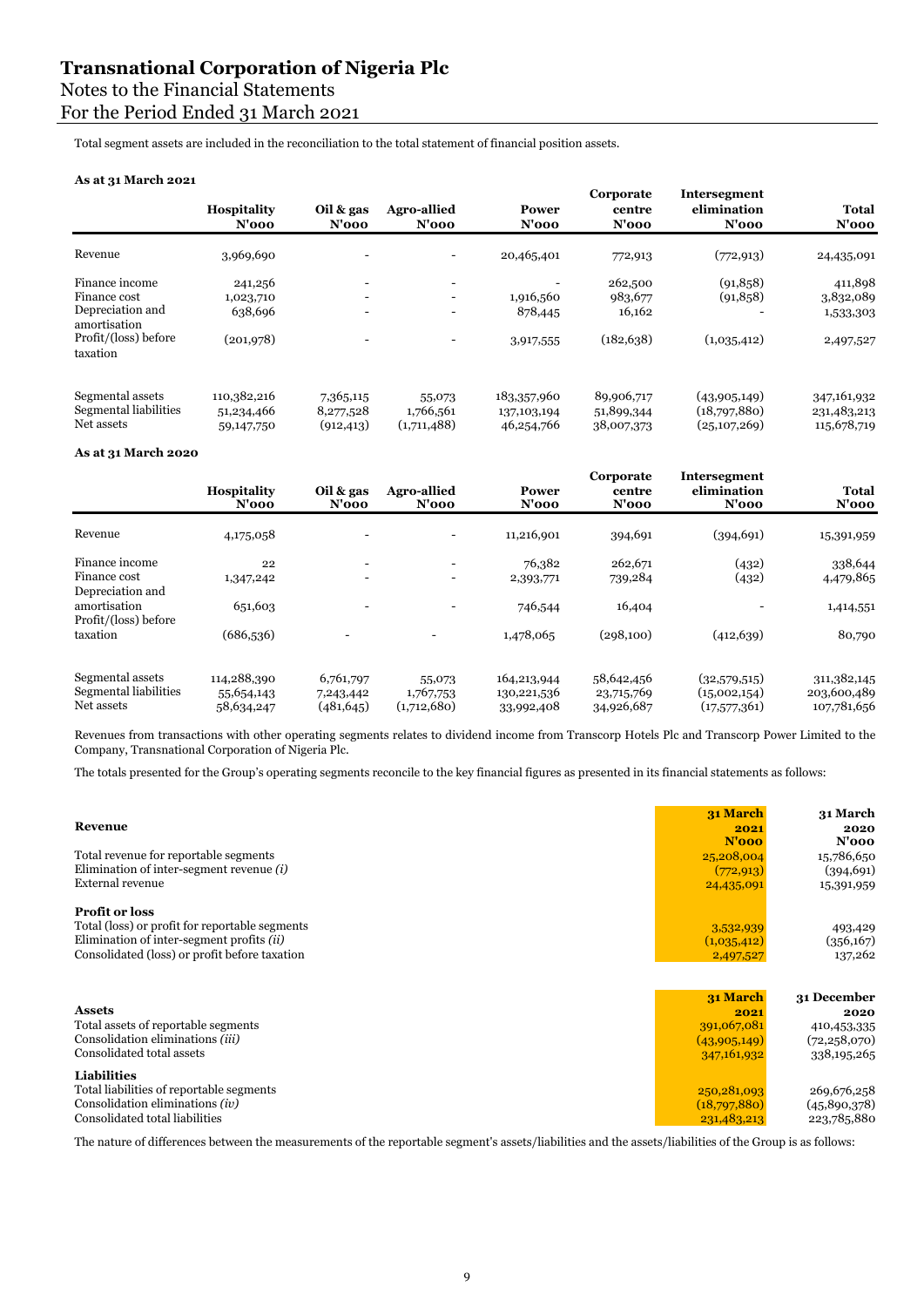### **4 Segment analysis (continued)**

*(i)* Elimination of inter-segment revenue relates to dividend income from Transcorp Power Limited and Transcorp Hotels Plc to Transnational Corporation of Nigeria Plc.

*(ii)* Elimination of inter-segment profits relates to dividend income between the segments and other income arising from transactions with noncontrolling interests.

*(iii)* Investments of Transnational Corporation of Nigeria Plc in its subsidiaries and investment of Transcorp Hotels Plc in Transcorp Hotels Calabar Limited, Transcorp Hotels Port Harcourt Limited and Transcorp Hotels Ikoyi Limited respectively accounts for the consolidation eliminations of total assets of reportable segments. Inter-segment receivables were also eliminated to arrive at the consolidated total assets.

*(iv)* Inter-segment payables, dividend payable to segments within the Group and management fees payable and interest payable to Transnational Corporation of Nigeria Plc from Transcorp Hotels Plc accounts for the consolidation eliminations in total liabilities of the reportable segments.

### **Entity-wide information**

The following is an analysis of the Group's revenue from continuing operations from its major products and services.

| Analysis of revenue by category: | 31 March<br>2021 | 31 March<br>2020 |
|----------------------------------|------------------|------------------|
|                                  | N'ooo            | $N'$ 000         |
| Rooms                            | 2,554,935        | 2,639,742        |
| Food and beverage                | 1,024,960        | 1,115,006        |
| Shop rental                      | 201,133          | 213,482          |
| Service charge                   |                  | 34,366           |
| Other operating revenue          | 188,662          | 172,462          |
| Capacity charge                  | 6,928,790        | 4,301,425        |
| Energy sent out                  | 13,532,111       | 6,905,276        |
| Ancillary services               | 4,500            | 10,200           |
| <b>Total</b>                     | 24,435,091       | 15,391,959       |

The Group is domiciled in Nigeria where it generates all its external revenue. The total non-current assets of the Group are all located in Nigeria.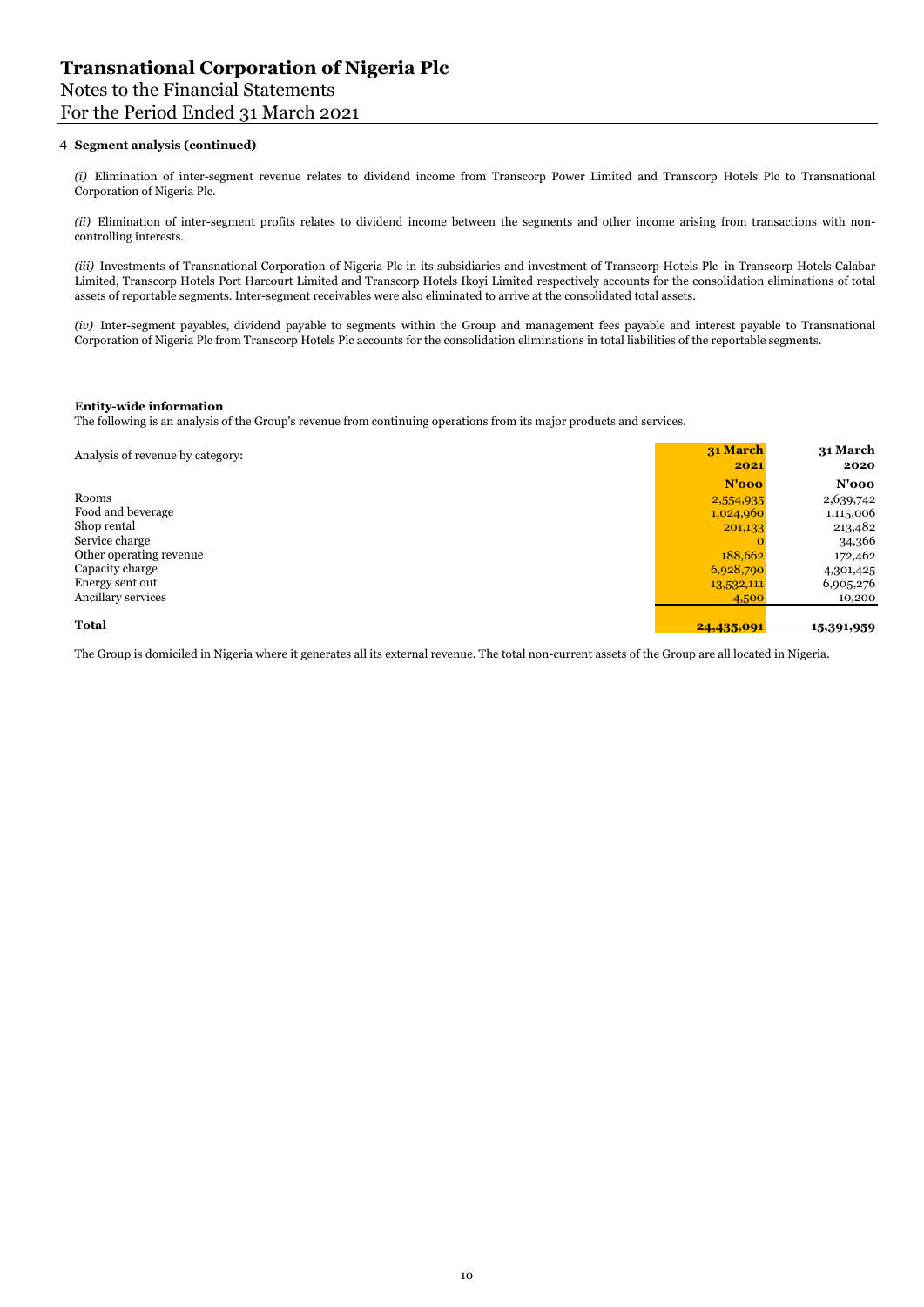# Notes to the Financial Statements For the Period Ended 31 March 2021

### **5 Property, plant and equipment (PP&E)**

| Group<br>Cost                                                          | <b>Right of</b><br><b>Use</b><br>$N'$ 000 | Land<br>$N'$ 000 | <b>Building &amp;</b><br><i>improvements</i><br>N'ooo | Plant &<br>machinery<br>$N'$ 000 | Computer &<br>office<br>equipments<br>$N'$ 000 | <b>Motor vehicles</b><br>$N'$ 000 | Capital work in<br>progress<br>$N'$ 000 | <b>Total</b><br>$N'$ 000 |
|------------------------------------------------------------------------|-------------------------------------------|------------------|-------------------------------------------------------|----------------------------------|------------------------------------------------|-----------------------------------|-----------------------------------------|--------------------------|
| Balance as at 1 January 2020                                           | 179,005                                   | 37,739,649       | 50,176,927                                            | 69,105,406                       | 18,099,942                                     | 787,206                           | 10,214,460                              | 186,302,595              |
| Additions                                                              |                                           |                  | 1,905                                                 | 768,810                          | 287,341                                        | 61,180                            | 1,298,262                               | 2,417,498                |
| Interest cost capitalised in the year<br>Reclassification<br>Disposals |                                           |                  | 2,101,185                                             | 255, 271                         | (1,222)                                        |                                   | (2,356,456)                             | $\Omega$<br>(1,222)      |
| Balance as at 31 December 2020                                         | 179,005                                   | 37,739,649       | 52,280,017                                            | 70,129,487                       | 18,386,061                                     | 848,386                           | 9,156,266                               | 188,718,871              |
| Balance as at 1 January 2021<br>Additions                              | 179,005                                   | 37,739,649       | 52,280,017                                            | 70,129,487<br>1,071,033          | 18,386,061<br>70,012                           | 848,386                           | 9,156,266<br>300,053                    | 188,718,871<br>1,441,098 |
| Balance as at 31 March 2021                                            | 179,005                                   | 37,739,649       | 52,280,017                                            | 71,200,520                       | 18,456,073                                     | 848,386                           | 9,456,319                               | 190,159,969              |
| Balance at 31 December 2020                                            |                                           |                  |                                                       |                                  |                                                |                                   |                                         |                          |
| Balance as at 1 January 2020                                           |                                           |                  | 3,880,914                                             | 19,418,914                       | 3,749,484                                      | 601,224                           |                                         | 27,650,536               |
| Depreciation                                                           | 58,056                                    |                  | 1,096,695                                             | 3,340,126                        | 1,263,148                                      | 52,420                            |                                         | 5,810,445                |
| Disposals                                                              |                                           |                  |                                                       |                                  | $-848$                                         |                                   |                                         | (848)                    |
| Balance as at 31 December 2020                                         | 58,056                                    |                  | 4,977,609                                             | 22,759,040                       | 5,011,784                                      | 653,644                           |                                         | 33,460,133               |
| Balance as at 1 January 2021<br>Depreciation                           | 58,056<br>14,514                          |                  | 4,977,609<br>279,100                                  | 22,759,040<br>834,325            | 5,011,784<br>266,814                           | 653,644<br>13,788                 |                                         | 33,460,133<br>1,408,540  |
| Balance as at 31 March 2021                                            | 72,570                                    |                  | 5,256,709                                             | 23,593,364                       | 5,278,598                                      | 667,432                           |                                         | 34,868,673               |
| <b>Net book value</b>                                                  |                                           |                  |                                                       |                                  |                                                |                                   |                                         |                          |
| At 31 March 2021                                                       |                                           | 37,739,649       | 47,023,308                                            | 47,607,156                       | 13, 177, 475                                   | 180,954                           | 9,456,319                               | 155,291,296              |
| At 31 December 2020                                                    | 62,893                                    | 37,739,649       | 47,302,408                                            | 47,370,447                       | 13,374,277                                     | 194,742                           | 9,156,266                               | 155,200,682              |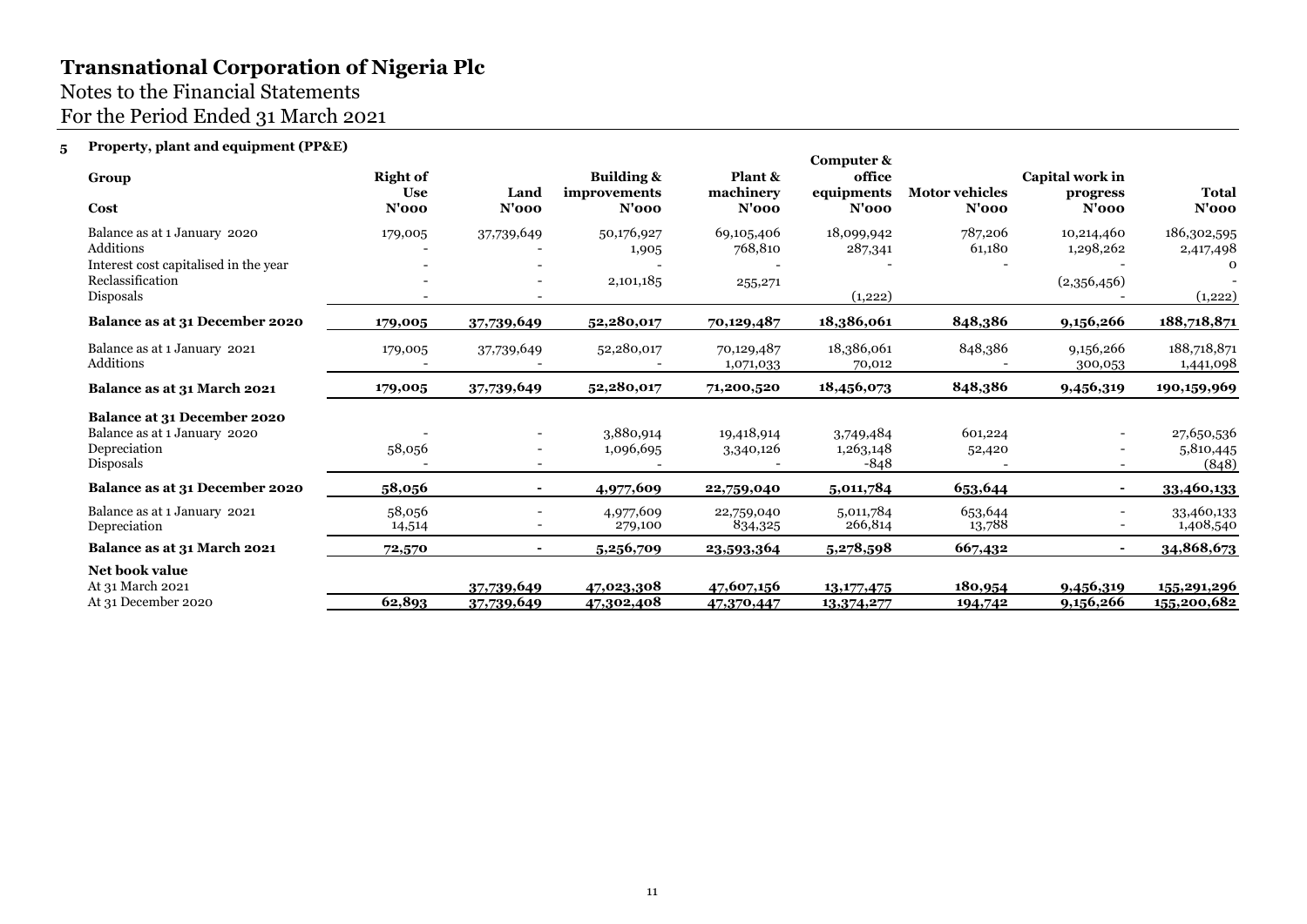### **5 Property, plant and equipment (continued)**

| Company                                                                                                      | <b>Right of</b><br><b>Use</b> | Building &<br>improvements | Plant &<br><b>Machinery</b>    | Computer &<br>office<br>equipments | <b>Motor vehicles</b>   | <b>Total</b>                                |
|--------------------------------------------------------------------------------------------------------------|-------------------------------|----------------------------|--------------------------------|------------------------------------|-------------------------|---------------------------------------------|
| Cost                                                                                                         | $N'$ 000                      | $N'$ 000                   | $N'$ 000                       | $N'$ 000                           | $N'$ 000                | N'ooo                                       |
| Balance as at 1 January 2020<br>Additions<br>Disposals                                                       | 179,005                       | 28,862                     | 8,771                          | 71,790<br>1,922                    | 15,273<br>280           | 303,701<br>2,202                            |
| Balance as at 31 December 2020                                                                               | 179,005                       | 28,862                     | 8,771                          | 73,712                             | 15,553                  | 305,903                                     |
| Balance as at 1 January 2021<br>Additions                                                                    | 179,005                       | 28,862                     | 8,771                          | 73,712<br>3,894                    | 15,553                  | 305,903<br>3,894                            |
| Balance as at 31 March 2021                                                                                  | 179,005                       | 28,862                     | 8,771                          | 77,606                             | 15,553                  | 309,797                                     |
| Depreciation and impairment losses<br>Balance as at 1 January 2020<br>Depreciation for the year<br>Disposals | 58,056<br>58,056              | 28,801<br>61               | 2,994<br>772                   | 59,184<br>4,652                    | 8,545<br>1,912          | 157,580<br>65,453                           |
|                                                                                                              | 116,112                       | 28,862                     | 3,766                          | 63,836                             | 10,457                  | 223,033                                     |
| Balance as at 1 January 2021<br>Depreciation for the period<br>Balance as at 31 March 2021                   | 116,112<br>14,514<br>130,626  | 28,862<br>28,862           | 3,766<br>193<br>3,959          | 63,836<br>982<br>64,818            | 10,457<br>473<br>10,930 | 223,033<br>16,162<br>239,195                |
| Net book value<br>At 31 March 2021<br>At 31 December 2020                                                    | 48,379<br>62,843              | $\blacksquare$             | 4,812<br>5,005                 | 12,788<br>9,876                    | 4,623<br>5,096          | 70,602<br>82,820                            |
|                                                                                                              |                               |                            |                                |                                    |                         |                                             |
|                                                                                                              |                               |                            | Group<br>31 March              | 31 March                           | Company<br>31 March     | 31 March                                    |
| Depreciation is allocated as follows;                                                                        |                               |                            | 2021                           | 2020                               | 2021                    | 2020                                        |
| Cost of sales<br>Administrative expenses                                                                     |                               |                            | $N'$ 000<br>856,699<br>670,368 | $N'$ 000<br>736,925<br>672,001     | $N'$ 000<br>16,162      | N'ooo<br>$\overline{\phantom{a}}$<br>16,404 |

All depreciation expenses for the company are charged to administrative expenses.

1,527,067 1,408,926 16,162 16,404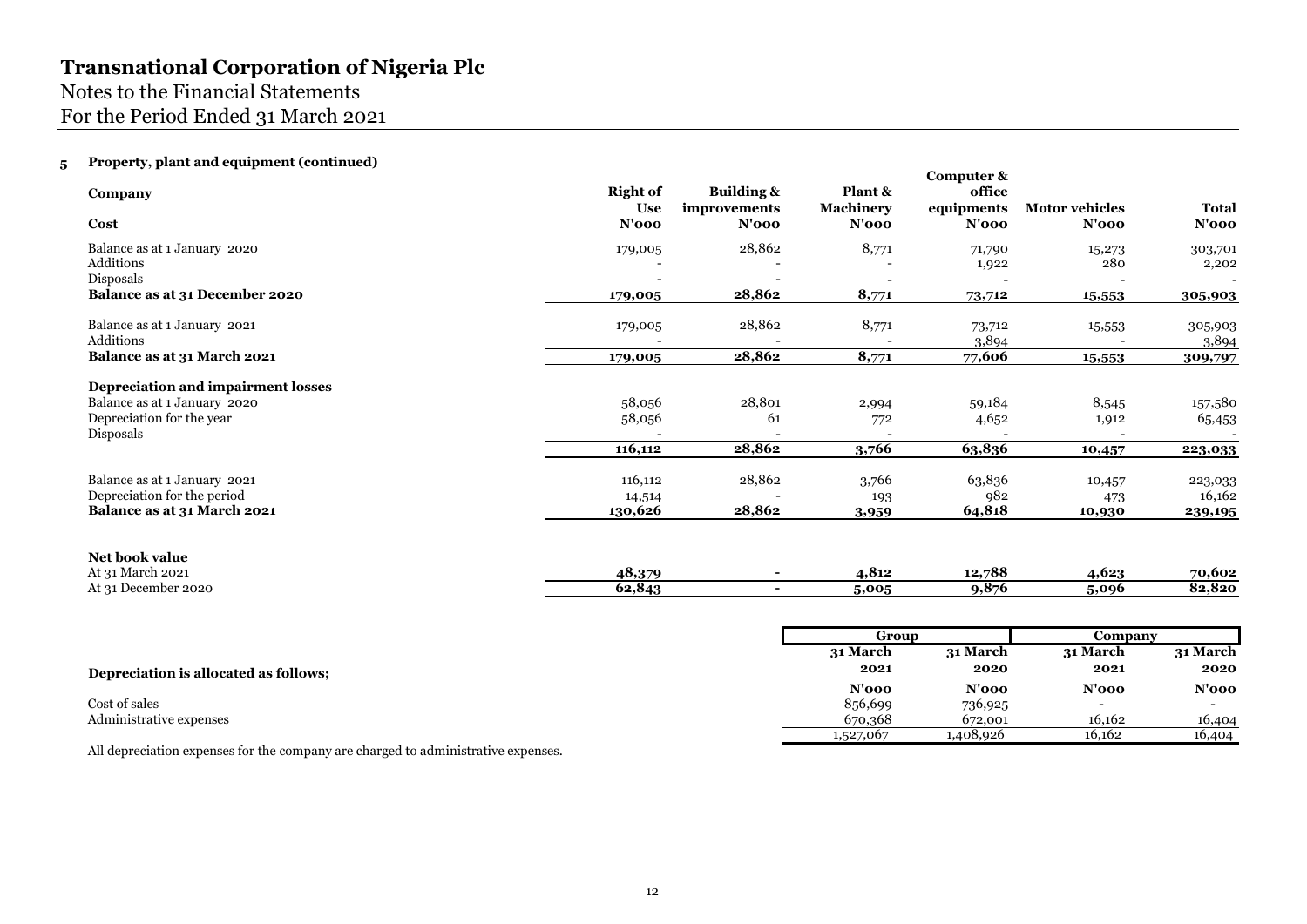# Notes to the Financial Statements

# For the Period Ended 31 March 2021

| 6 | <b>Intangible assets</b>                                                                              |                                    | Group                                              |                                                            |                                                                              |                                                | Company                                    |                                                            |                                     |
|---|-------------------------------------------------------------------------------------------------------|------------------------------------|----------------------------------------------------|------------------------------------------------------------|------------------------------------------------------------------------------|------------------------------------------------|--------------------------------------------|------------------------------------------------------------|-------------------------------------|
|   | Cost<br>At 1 January 2020<br>Addition                                                                 | Goodwill<br>$N'$ 000<br>30,934,143 | Computer<br>software<br>N'ooo<br>314,050<br>12,443 | <b>Oil Prospecting</b><br>License<br>$N'$ 000<br>5,075,818 | <b>Exploration and</b><br>evaluation<br>expenditure<br>$N'$ 000<br>5,031,292 | <b>Total</b><br>N'oool<br>41,355,303<br>12,443 | Computer<br>software<br>$N'$ 000<br>12,966 | <b>Oil Prospecting</b><br>License<br>$N'$ 000<br>5,075,818 | <b>Total</b><br>N'oool<br>5,088,784 |
|   | As at 31 December 2020                                                                                | 30,934,143                         | 326,493                                            | 5,075,818                                                  | 5,031,292                                                                    | 41,367,746                                     | 12,966                                     | 5,075,818                                                  | 5,088,784                           |
|   | At 1 January 2021<br>Addition<br>Disposal                                                             | 30,934,143                         | 326,493<br>$-103$                                  | 5,075,818                                                  | 5,031,292                                                                    | 41,367,746<br>(103)                            | 12,966                                     | 5,075,818                                                  | 5,088,784                           |
|   | As at 31 March 2021                                                                                   | 30,934,143                         | 326,390                                            | 5,075,818                                                  | 5,031,292                                                                    | 41,367,643                                     | 12,966                                     | 5,075,818                                                  | 5,088,784                           |
|   | <b>Accumulated amortisation</b><br>At 1 January 2020<br>Amortisation charge<br>As at 31 December 2020 | $\overline{\phantom{a}}$           | 187,070<br>24,593<br>211,663                       | $\blacksquare$                                             | $\overline{\phantom{a}}$                                                     | 187,070<br>24,593<br>211,663                   | 12,966<br>12,966                           | $\blacksquare$                                             | 12,966<br>12,966                    |
|   | At 1 January 2021<br>Amortisation charge<br>As at 31 March 2021                                       | $\blacksquare$                     | 211,663<br>6,236<br>217,899                        | $\overline{\phantom{0}}$<br>$\overline{\phantom{0}}$       | $\blacksquare$<br>$\blacksquare$                                             | 211,663<br>6,236<br>217,899                    | 12,966<br>12,966                           | $\blacksquare$                                             | 12,966<br>12,966                    |
|   | Net book value<br>As at 31 March 2021<br>At 31 December 2020                                          | 30,934,143<br>30,934,143           | 108,491<br>114,830                                 | 5,075,818<br>5,075,818                                     | 5,031,292<br>5,031,292                                                       | 41,149,744<br>41,156,083                       | $\sim$                                     | 5,075,818<br>5,075,818                                     | 5,075,818<br>5,075,818              |

Goodwill is not amortised but tested for impairment annually.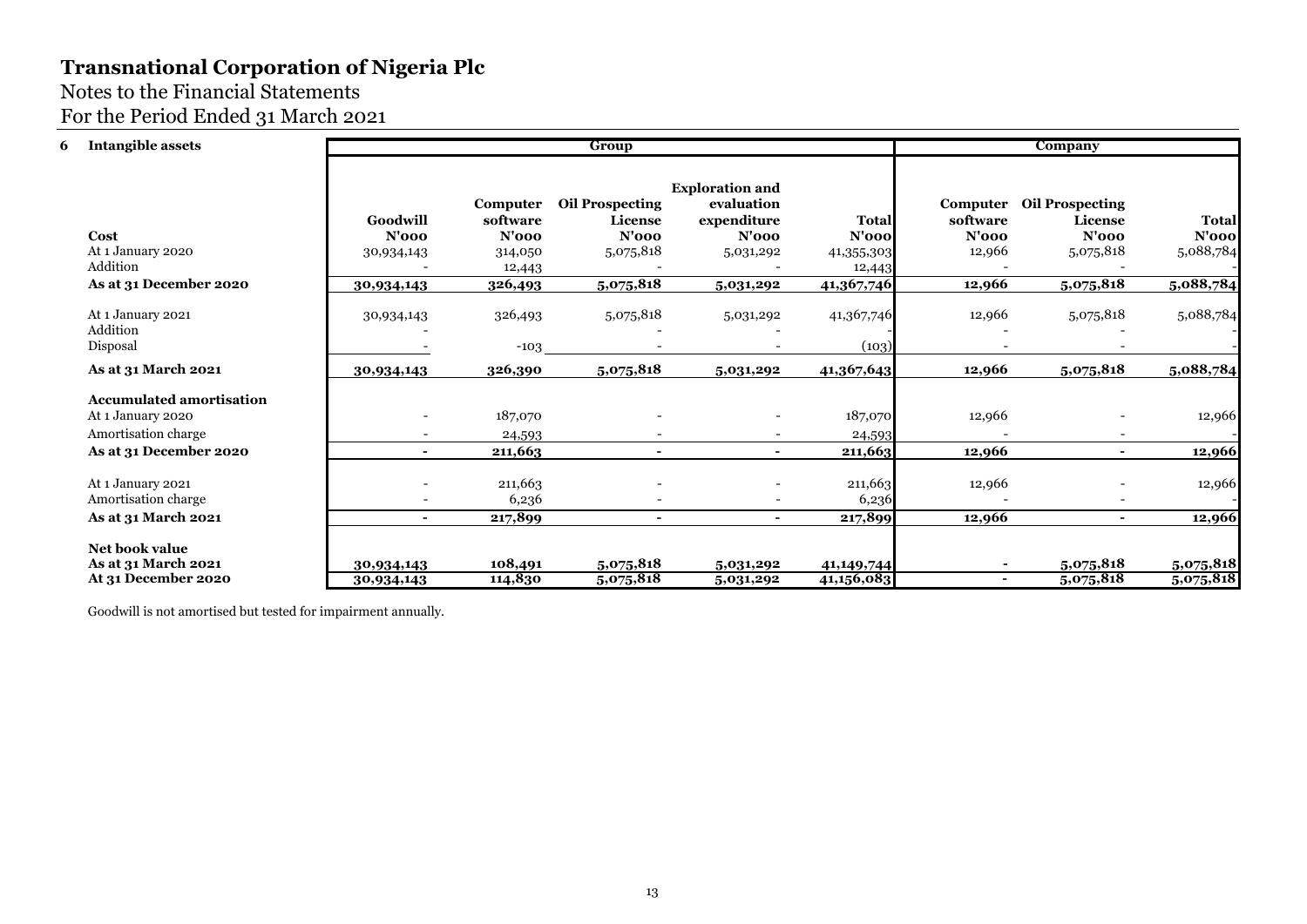# Notes to the Financial Statements

For the Period Ended 31 March 2021

### **7 Investment property**

|                                        | Group                   |           | Company   |             |
|----------------------------------------|-------------------------|-----------|-----------|-------------|
|                                        | 31 March<br>31 December |           | 31 March  | 31 December |
|                                        | 2021                    | 2020      | 2021      | 2020        |
|                                        | N'ooo                   | $N'$ 000  | N'ooo     | $N'$ 000    |
| At 1 January                           | 2,047,900               | 2,047,900 | 2,047,900 | 2,047,900   |
| Net gain from fair value remeasurement |                         |           |           |             |
| At 31 March 2021                       | 2,047,900               | 2,047,900 | 2,047,900 | 2,047,900   |

### **8 Investment in subsidiaries**

Transcorp Hotels Plc Transcorp Power Limited 16,826,588 16,826,588 16,826,588 Trans Afam Nigeria Plc 16,325,000 16,325,000 16,325,000 16,325,000 16,325,000 16,325,000 16,325,000 16,325,000 16,325,000 16,325,000 16,325,000 16,325,000 16,325,000 16,325,000 16,325,000 16,325,000 16,325,000 16,325,000 1 Other subsidiaries 60,900 50,900 50,900 50,900 50,900 50,900 50,900 50,900 50,900 50,900 50,900 50,900 50,900 50,900 50,900 50,900 50,900 50,900 50,900 50,900 50,900 50,900 50,900 50,900 50,900 50,900 50,900 50,900 50,900

Movement in investment in subsidiaries is analysed as follows:

### **9 Deferred tax**

### **10 Inventories**

|                                                                 | 2021         | 2020                     |
|-----------------------------------------------------------------|--------------|--------------------------|
|                                                                 | $N'$ 000     | $N'$ 000                 |
| At 1 January<br>Addition / (Disposal) in Investment             | 61,167,716   | 34,061,623<br>27,106,093 |
| At 31 March 2021                                                | 61,167,716   | 61,167,716               |
| <b>Deferred tax</b>                                             |              | Group                    |
|                                                                 | 31 March     | 31 December              |
|                                                                 | 2021         | 2020                     |
| The balance of Deferred tax assets/(Liabilities) is as follows: | N'ooo        | $N'$ 000                 |
| Deferred tax assets                                             | 1,316,522    | 1,316,522                |
| Deferred tax liabilities                                        | (6,348,802)  | (6,348,802)              |
|                                                                 | (5.032, 280) | (5,032,280)              |

**31 March 2021**

**Company**

**31 March**

**Company**

**31 December 2020**

**31 December** 

**N'000 N'000**<br>27,965,228 **27,965,228** 

61,167,716 61,167,716

| <b>Inventories</b> | Group     |             |
|--------------------|-----------|-------------|
|                    | 31 March  | 31 December |
|                    | 2021      | 2020        |
|                    | N'ooo     | $N'$ 000    |
| Food and beverage  | 150,996   | 194,732     |
| Fuel/lubricant     | 114,083   | 260,496     |
| Spares             | 4,949,244 | 3,862,227   |
| Guest supplies     | 175,356   | 40,423      |
|                    | 5.380.670 | 4, 357, 878 |
|                    |           |             |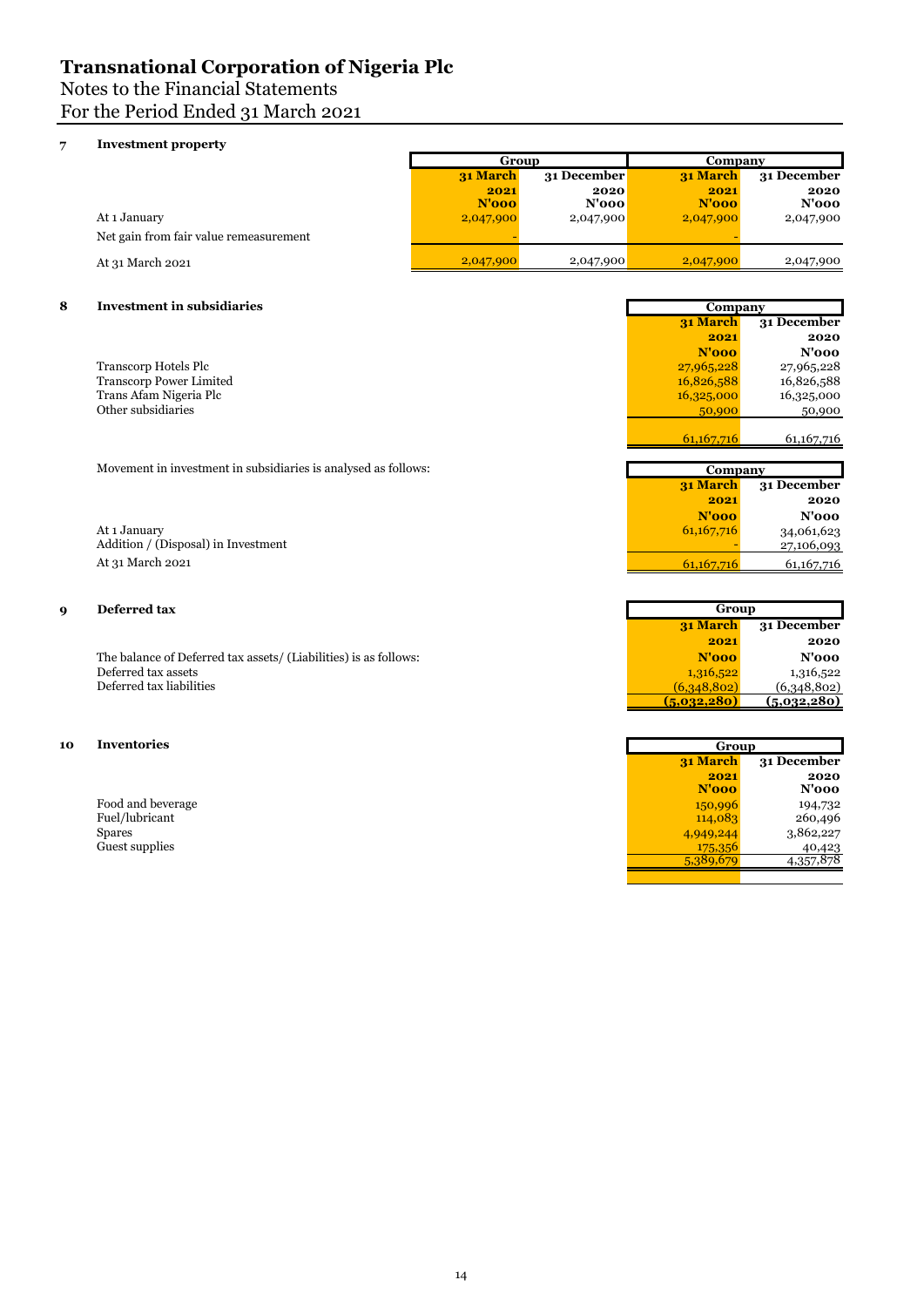## Notes to the Financial Statements

For the Period Ended 31 March 2021

### **11 Trade and other receivables**

| <b>Trade and other receivables</b>    | Group       |             | Company     |             |
|---------------------------------------|-------------|-------------|-------------|-------------|
|                                       | 31 March    | 31 December | 31 March    | 31 December |
|                                       | 2021        | 2020        | 2021        | 2020        |
|                                       | $N'$ 000    | $N'$ 000    | $N'$ 000    | $N'$ 000    |
| Trade receivables                     | 109,271,953 | 100,872,794 |             |             |
| Related Parties and Other receivables | 2,287,107   | 3,530,543   | 20,988,172  | 20,178,702  |
|                                       | 111,559,060 | 104,403,337 | 20,988,172  | 20,178,702  |
| Less: provision for impairment        | (5,021,251) | (6,783,401) | (3,613,856) | (3,416,316) |
|                                       | 106.537.809 | 97,619,936  | 17,374,316  | 16,762,386  |
|                                       |             |             |             |             |

A significant portion of the trade receivable relates to receivable from the Transmission Company of Nigeria Plc and Nigerian Bulk Electricity Trading Plc which are the regulatory bodies for the power business.

#### **12 Prepayments and Other Assets**

| <b>Prepayments and Other Assets</b> | Group    |             | Company  |             |
|-------------------------------------|----------|-------------|----------|-------------|
|                                     | 31 March | 31 December | 31 March | 31 December |
|                                     | 2021     | 2020        | 2021     | 2020        |
|                                     | N'ooo    | N'000       | N'ooo    | $N'$ 000    |
| Prepayments                         | 233,319  | 598,476     | 170,206  | 60,083      |
| Other assets                        | 16,328   | 499,715     |          |             |
|                                     |          |             |          |             |
|                                     | 249,647  | 1,098,191   | 170,206  | 60,083      |
|                                     |          |             |          |             |
| Non-Current                         | 36,875   | 36,875      | 36,875   | 36,875      |
|                                     |          |             |          |             |
| Current                             | 212,772  | 1,061,316   | 133,331  | 23,208      |
|                                     |          |             |          |             |

### **13 Debt and equity securities**

|                                             | 31 March                 | 31 December      |
|---------------------------------------------|--------------------------|------------------|
|                                             | 2021<br>N'ooo            | 2020<br>$N'$ 000 |
| <b>Non-current portion</b>                  |                          |                  |
| Equity securities at fair value through OCI | 3,403,765                | 4,175,603        |
|                                             | 3,403,765                | 4,175,603        |
| Movement in debt and equity securities :    | <b>Group and Company</b> |                  |
|                                             | 31 March                 | 31 December      |
|                                             | 2021                     | 2020             |
|                                             | $N'$ 000                 | $N'$ 000         |
| At 1 January                                | 4,175,603                | 3,450,970        |
| Fair value gain/(loss)                      | $-771,837$               | 724,633          |
| Liquidation                                 |                          |                  |
| At 31 March                                 | 3,403,766                | 4,175,603        |
| 14 Cash and cash equivalents<br>Group       | Company                  |                  |
| 31 December<br>31 March                     | 31 March                 | 31 December      |
| 2021<br>2020                                | 2021                     | 2020             |
| $N'$ 000<br>$N'$ 000                        | $N'$ 000                 | $N'$ 000         |

| Trade and other payables<br>15 | Group      |             | Company   |             |
|--------------------------------|------------|-------------|-----------|-------------|
|                                | 31 March   | 31 December | 31 March  | 31 December |
|                                | 2021       | 2020        | 2021      | 2020        |
|                                | N'ooo      | $N'$ 000    | $N'$ 000  | $N'$ 000    |
| Trade creditors                | 66,528,903 | 64,852,650  |           |             |
| Accruals and other liabilities | 16,916,875 | 11,256,769  | 7,736,065 | 8,073,063   |
| Dividend payable               | 2,582,674  | 2,582,674   |           |             |
| Contract Liability             | 207,302    | 2,616,153   |           |             |
| Deffered Income                | 152,033    | 1,305,535   |           |             |
| VAT payable                    | 203,300    | 429,568     | 72,396    | 72,396      |
| Unclaimed Dividend             | 918,624    | 918,624     | 918,624   | 918,624     |
| <b>Advance Deposit</b>         | 1,537,650  | 152,033     | 1,537,650 | 1,537,650   |
|                                |            |             |           |             |

Cash and bank balance **1.172,613** 1,172,613

89,047,361 84,114,006 10,264,735 10,601,733

**Group and Company**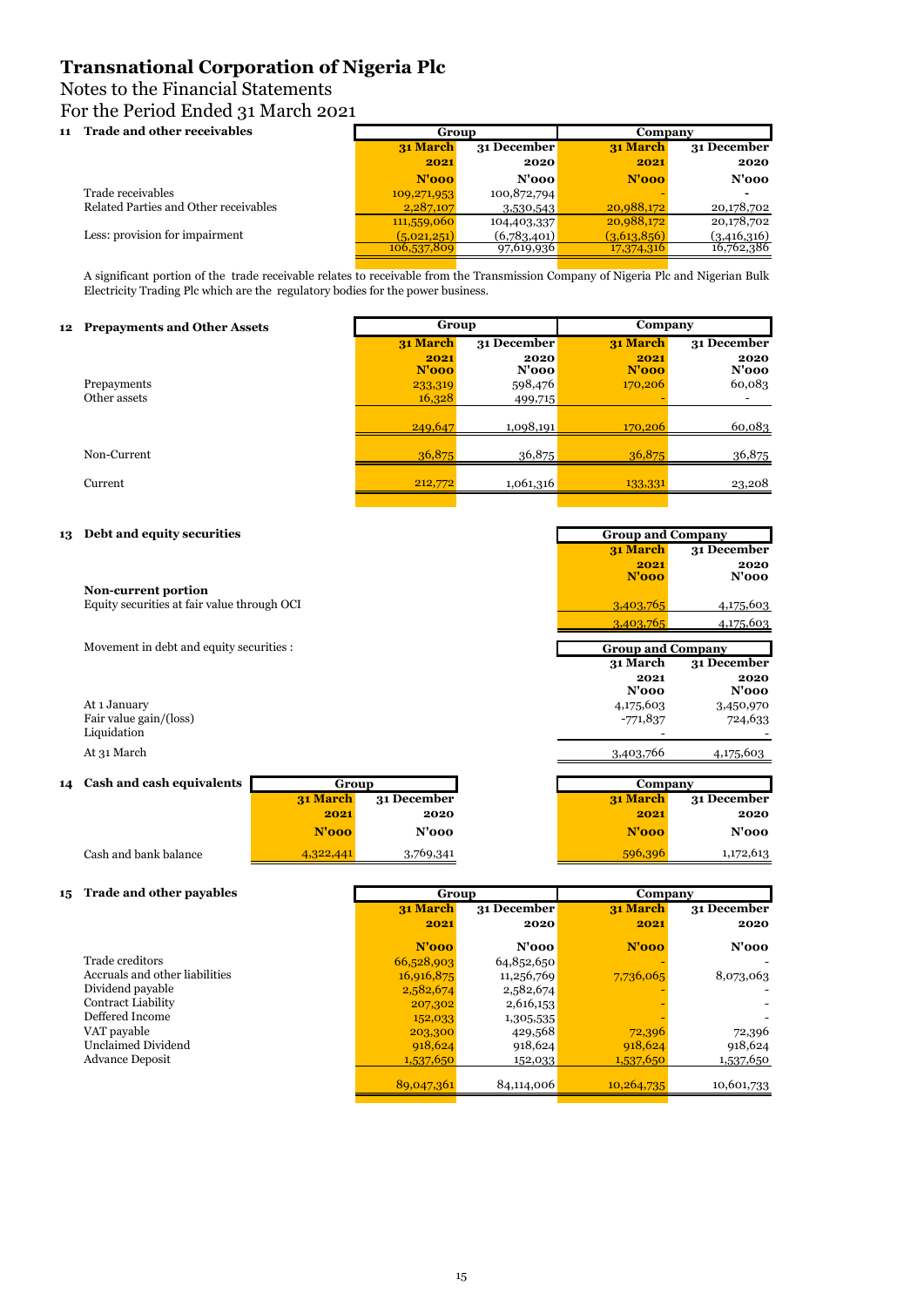# Notes to the Financial Statements

For the Period Ended 31 March 2021

| 16 | <b>Taxation</b>                            | Group             |                     | Company             |                     |
|----|--------------------------------------------|-------------------|---------------------|---------------------|---------------------|
|    |                                            | 31 March          | 31 March            | 31 March            | 31 March            |
|    |                                            | 2021              | 2020                | 2021                | 2020                |
|    |                                            | $N'$ 000          | $N'$ 000            | $N'$ 000            | $N'$ 000            |
|    | Income tax                                 | 92,383            | 56,472              | 5,636               |                     |
|    | <b>Education</b> tax                       | 363,971           |                     |                     |                     |
|    |                                            | 456,354           | 56,472              | 5,636               |                     |
|    | Tax on franked investment income           |                   |                     | 77,291              | 39,469              |
|    | Deferred tax                               |                   |                     |                     |                     |
|    |                                            |                   |                     |                     |                     |
|    |                                            | 456,354           | 56,472              | 82.927              | 39,469              |
|    |                                            |                   |                     |                     |                     |
|    | The movement in tax payable is as follows: | Group<br>31 March | 31 December         | Company<br>31 March | 31 December         |
|    |                                            | 2021              | 2020                | 2021                | 2020                |
|    | As at 31 December 2020                     | N'ooo             | $N'$ 000            | N'ooo               | $N'$ 000            |
|    | At 1 January                               | 1,268,091         | 1,538,799           | 218,525             | 229,428             |
|    | Provision for the year                     | 456,354           | 607,153             | 5,636               | 5,490               |
|    | Payment during the year                    |                   | (877, 861)          |                     | (16,393)            |
|    | At 31 March                                |                   |                     |                     |                     |
|    |                                            | 1,724,445         | 1,268,091           | 224,161             | 218,525             |
|    |                                            |                   |                     |                     |                     |
| 17 | <b>Borrowings</b>                          | Group             |                     | Company             |                     |
|    |                                            | 31 March<br>2021  | 31 December<br>2020 | 31 March<br>2021    | 31 December<br>2020 |
|    |                                            |                   |                     |                     |                     |
|    |                                            | N'ooo             | $N'$ 000            | N'ooo               | $N'$ 000            |
|    | Falling due within a year                  | 15,665,960        | 15,917,655          | 5,983,069           | 6,688,079           |
|    |                                            |                   |                     |                     |                     |
|    |                                            | 15,665,960        | 15,917,655          | 5,983,069           | 6,688,079           |
|    |                                            |                   |                     |                     |                     |
|    | Falling due after one year                 | 105,761,645       | 103,202,328         | 35,507,983          | 34,072,429          |
|    |                                            |                   |                     |                     |                     |
|    |                                            | 105,761,645       | 103,202,328         | 35,507,983          | 34,072,429          |
|    |                                            |                   |                     |                     |                     |
|    | <b>Total</b>                               | 121,427,605       | 119,119,983         | 41,491,052          | 40,760,508          |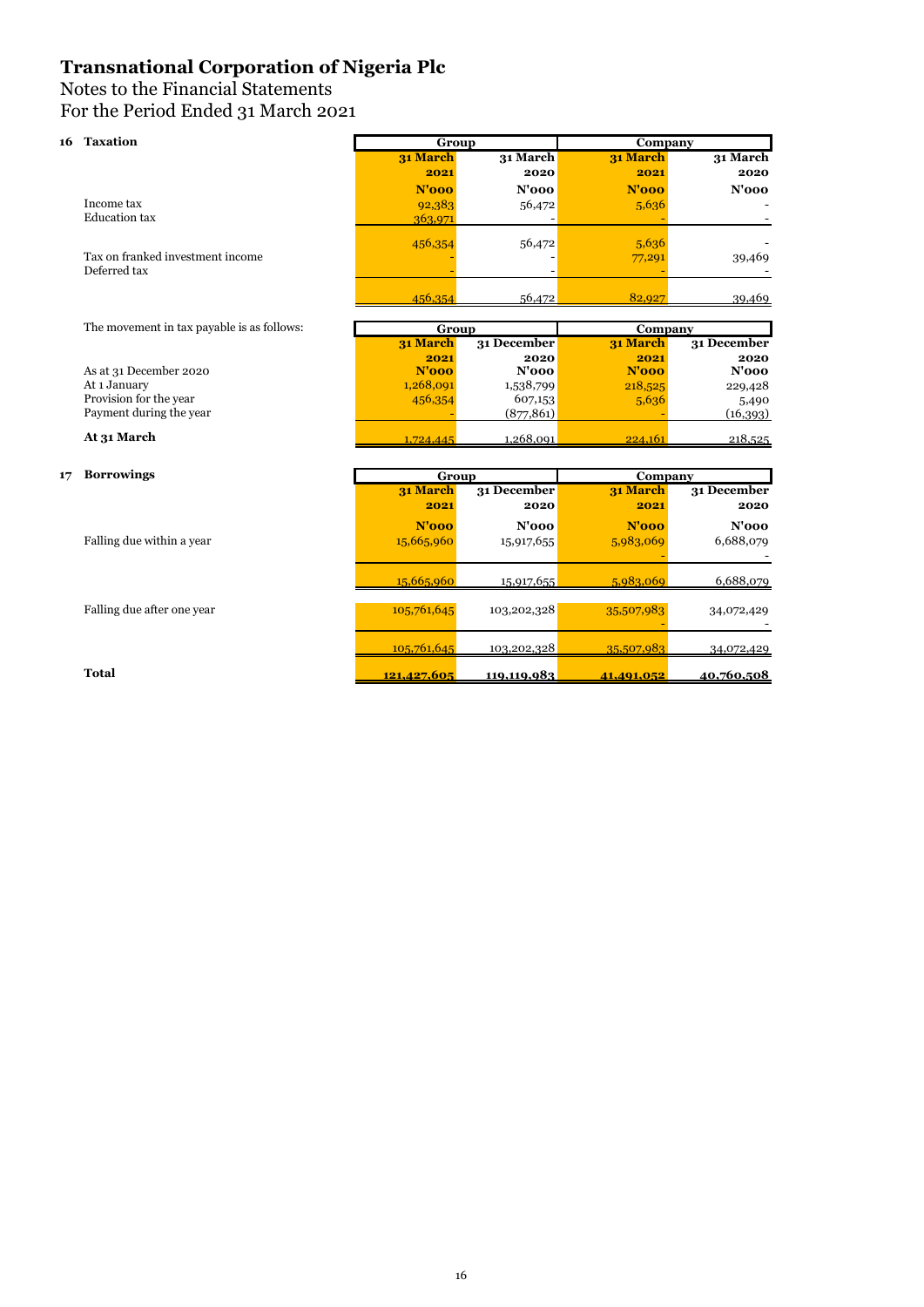Notes to the Financial Statements

For the Period Ended 31 March 2021

| 19 | Revenue                                           |            | Group      | Company    |                 |
|----|---------------------------------------------------|------------|------------|------------|-----------------|
|    |                                                   | 31 March   | 31 March   | 31 March   | <b>31 March</b> |
|    | The group derives the following types of revenue: | 2021       | 2020       | 2021       | 2020            |
|    |                                                   | $N'$ 000   | N'ooo      | N'ooo      | $N'$ 000        |
|    | Rooms                                             | 2,554,935  | 2,639,742  |            |                 |
|    | Food and beverage                                 | 1,024,960  | 1,115,006  |            |                 |
|    | Shop rental                                       | 201,133    | 213,482    |            |                 |
|    | Other operating revenue                           | 188,662    | 172,462    |            |                 |
|    | Dividend income                                   |            |            | 772,913    | 394,691         |
|    | Capacity charge                                   | 6,928,790  | 4,301,425  |            |                 |
|    | Energy sent out                                   | 13,532,111 | 6,905,276  |            |                 |
|    | Ancillary services                                | 4,500      | 10,200     |            |                 |
|    |                                                   | 24,435,091 | 15,391,959 | 772,913    | 394,691         |
|    | All recognised revenue were generated in Nigeria. |            |            |            |                 |
| 20 | <b>Cost of sales</b>                              |            |            |            | Group           |
|    |                                                   |            |            | 31 March   | <b>31 March</b> |
|    |                                                   |            |            | 2021       | 2020            |
|    |                                                   |            |            | N'ooo      | $N'$ 000        |
|    | Rooms                                             |            |            | 373,887    | 404,539         |
|    | Staff costs                                       |            |            | 167,196    | 245,997         |
|    | Food and beverage                                 |            |            | 697,053    | 705,729         |
|    | Natural gas and fuel costs                        |            |            | 11,461,000 | 5,489,238       |
|    | Other direct expenses                             |            |            | 149,627    | 145,421         |
|    | Repairs and maintenance                           |            |            | 242,773    | 217,907         |
|    | Depreciation                                      |            |            | 856,699    | 736,925         |
|    | Insurance                                         |            |            | 60,585     | 60,128          |
|    | Other operating cost                              |            |            | 1,472      | 39,977          |

> **31 March** 2021<br>N'000

### **21 Other income**

Management fees from subsidiaries and the contract of the contract of the contract of the contract of the contract of the contract of the contract of the contract of the contract of the contract of the contract of the cont Other income 244,679 124,918 244,679 124,918 224,918 20

### **22 Other gains/(losses) - net**

Foreign exchange gain/(loss)

244,679 124,918 262,500 176,524 **31 March 2021 31 March 2020 31 March** 2021<br>N'000 **31 March 2020 Included in profit or loss**<br> **N'000 N'000 N'000 N'000 N'000 N'000 N'000 N'000 N'000 N'000 N'000 N'000 N'000 N'000 N'000 N'000 N'000 N'000 1,223**  $(3,423)$  7,223 -  $-$ **Group Company**

**Group Company**

**2020 N'000 N'000 N'000 N'000**

**31 March** 2021<br>N'000

**31 March**

14,010,292 8,045,861

**31 March 2020**

**Included in other comprehensive income**<br>
Fair value gain/(loss) on equity securities (771,837) (1,037,526) (771,837) (1,037,526)

17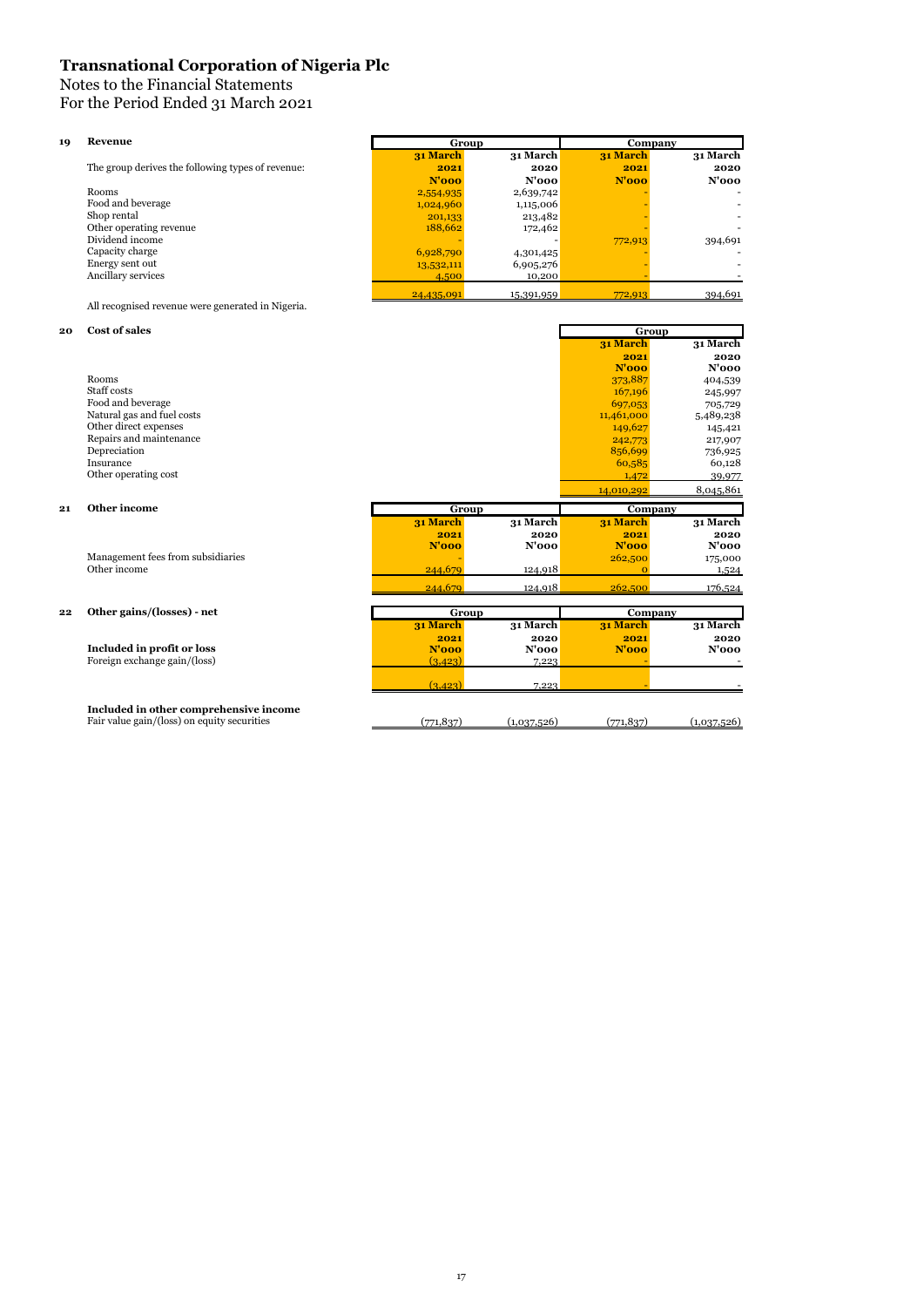Notes to the Financial Statements

For the Period Ended 31 March 2021

**23 Administrative and general expenses**

|                               | 31 March  | <b>31 March</b> | 31 March | 31 March |
|-------------------------------|-----------|-----------------|----------|----------|
|                               | 2021      | 2020            | 2021     | 2020     |
|                               | N'ooo     | N'ooo           | N'ooo    | $N'$ 000 |
| Staff costs                   | 642,006   | 492,637         | 63,119   | 92,097   |
| Depreciation                  | 670,368   | 672,001         | 16,162   | 16,404   |
| Amortisation                  | 6,236     | 5,625           |          |          |
| Auditors' remuneration        | 23,753    | 28,981          | 7,310    | 9,406    |
| Management and incentive fees | 544,062   | 333,493         |          |          |
| Professional fees             | 245,462   | 101,148         | 143,643  | 120,603  |
| Director's remuneration       | 83,000    | 74,832          | 40,625   | 32,632   |
| Repairs and maintenance       | 182,227   | 200,906         | 5,020    | 1,382    |
| Advertising                   | 86        | 651             | 86       | 651      |
| Group service benefits        | 75,989    | 79,668          |          |          |
| Insurance                     | 106,713   | 108,485         | 4,177    | 5,162    |
| Eletricity and diesel cost    | 359,295   | 308,558         | 3,747    | 4,363    |
| Travel and accommodation      | 50,281    | 77,087          | 8,567    | 15,097   |
| Licenses and fees             | 19,471    | 19,265          | 19,471   | 19,265   |
| Bank charges                  | 69,303    | 89,020          | 3,122    | 4,100    |
| Other operating expenses      | 580,993   | 681,704         | 11,183   | 32,071   |
|                               | 3,659,245 | 3,344,061       | 326,232  | 353,233  |

Г

#### **24 Finance costs and income**

| <b>Finance costs and income</b> | Group                     |                              | Company                   |                              |
|---------------------------------|---------------------------|------------------------------|---------------------------|------------------------------|
|                                 | 31 March<br>2021<br>N'ooo | 31 March<br>2020<br>$N'$ 000 | 31 March<br>2021<br>N'ooo | 31 March<br>2020<br>$N'$ 000 |
| <b>Finance costs:</b>           |                           |                              |                           |                              |
| Interest expense on loans       | 3,832,282                 | 4,479,865                    | 983,677                   | 739,284                      |
| Interest expense on loans       | 3,832,282                 | 4,479,865                    | 983,677                   | 739,284                      |
| <b>Finance income:</b>          |                           |                              |                           |                              |
| Interest on loan                | 140,546                   | 338,643                      | 91,858                    | 262,671                      |
|                                 | 140,546                   | 338,643                      | 91,858                    | 262,671                      |
| Finance Cost - net              | 3,691,736                 | 4,141,222                    | 891.819                   | 476,613                      |

#### **25 Net foreign exchange losses**

The exchange differences charged/credited to the income statement are included as foll

| statement are included as follows: |               |                  |               |                  |  |
|------------------------------------|---------------|------------------|---------------|------------------|--|
|                                    | Group         |                  |               | Company          |  |
|                                    | 31 March      | 31 March         | 31 March      | <b>31 March</b>  |  |
|                                    | 2021<br>N'ooo | 2020<br>$N'$ 000 | 2021<br>N'ooo | 2020<br>$N'$ 000 |  |
|                                    | 727,547       | $-144,306$       | -             |                  |  |

**Group Company**

Foreign exchange (gain)/ loss on borrowings

#### **26 Earnings per share**

**27 Share capital**

Basic earnings/ (loss) per share is calculated by dividing the profit/ (loss) attributable to equity holders of the Company by the weighted average number of ordinary shares in issue during the year excluding ordinary shares purchased by the Company and held as treasury shares.

|    |                                                     | Group            |                          | Company                     |            |
|----|-----------------------------------------------------|------------------|--------------------------|-----------------------------|------------|
|    |                                                     | 31 March         | 31 March                 | 31 March                    | 31 March   |
|    |                                                     | 2021             | 2020                     | 2021                        | 2020       |
|    |                                                     | N'ooo            | $N'$ 000                 | $N'$ 000                    | $N'$ 000   |
|    | Profit attributable to shareholders                 | 729,489          | (503, 873)               | (265, 565)                  | (298, 100) |
|    |                                                     |                  |                          |                             |            |
|    | Weighted average number of ordinary shares in issue | 40,647,991       | 40,647,991               | 40,647,991                  | 40,647,991 |
|    | Basic earnings per share (Kobo)                     | 1.79             | (1.24)                   | (0.65)                      | (0.73)     |
|    | Diluted earnings per share (Kobo)                   | 1.79             | (1.24)                   | (0.65)                      | (0.73)     |
| 27 | Share capital                                       |                  |                          |                             |            |
| a  | Authorised:                                         | Group            |                          | Company                     |            |
|    |                                                     | 31 March         | 31 March                 | 31 March                    | 31 March   |
|    |                                                     | 2021             | 2020                     | 2021                        | 2020       |
|    | 45,000,000,000 ordinary shares of 50 kobo each      | 22,500,000       | 22,500,000               | 22,500,000                  | 22,500,000 |
|    | Allotted, called up and fully paid:                 |                  | <b>Group and Company</b> |                             |            |
|    |                                                     | Number of shares |                          |                             |            |
|    |                                                     |                  |                          | (thousands) Ordinary shares | Total      |
|    |                                                     |                  |                          | $N'$ 000                    | $N'$ 000   |
|    | At 1 January 2020                                   |                  | 40,647,991               | 20,323,996                  | 20,323,996 |
|    | Bonus issue                                         |                  |                          |                             |            |
|    | At 31 March 2021                                    |                  | 40,647,991               | 20,323,996                  | 20,323,996 |
|    |                                                     |                  |                          |                             |            |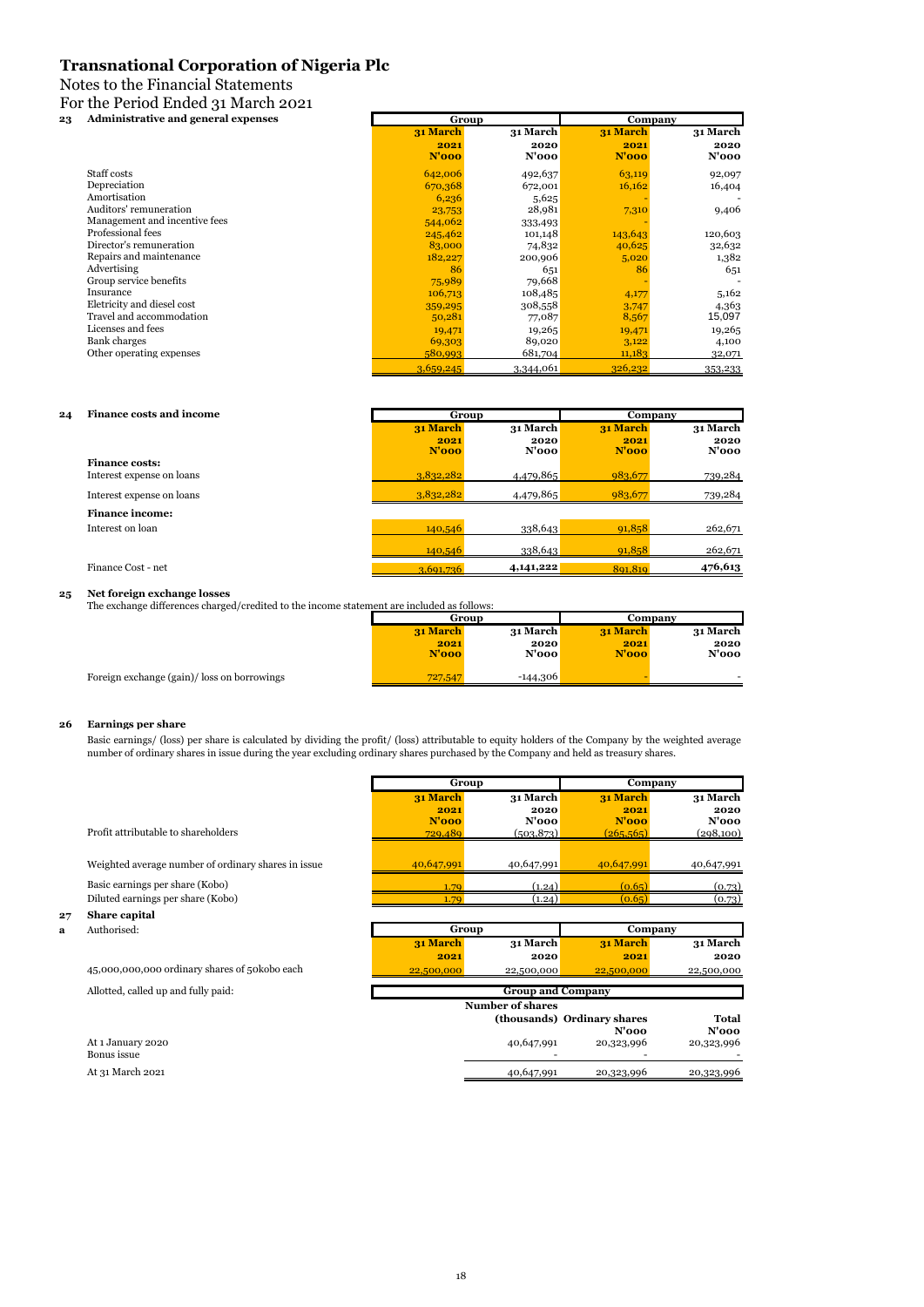Notes to the Financial Statements

For the Period Ended 31 March 2021

### **29 Cash generated from operating activities**

|                                                      | Group<br>Company        |                          |                      |                         |
|------------------------------------------------------|-------------------------|--------------------------|----------------------|-------------------------|
|                                                      | 31 March                | 31 December              | 31 March             | 31 December             |
|                                                      | 2021                    | 2020                     | 2021                 | 2020                    |
|                                                      | $N'$ 000                | $N'$ 000                 | $N'$ 000             | $N'$ 000                |
| Profit /(Loss) before tax                            | 2,497,527               | 1,608,591                | (182, 638)           | 2,666,403               |
| <b>Adjustment for:</b>                               |                         |                          |                      |                         |
| Depreciation of PP&E (Note 5)<br>Write off           | 1,408,540               | 5,752,389                | 16,162               | 7,397                   |
| Amortization of intangible assets                    |                         |                          |                      |                         |
| Profit on disposal of PP&E                           |                         | (2,815)                  |                      |                         |
| Amortization of intangible assets                    | 6,236                   | 24,593                   |                      |                         |
| Depreciation of right of use asset                   |                         | 58,056                   |                      | 58,056                  |
| Deferred Income                                      |                         |                          |                      |                         |
| Impairment allowance on financial assets             | 771,837.0               | 3,956,020                |                      | (202, 318)              |
| Increase in fair value of Investment Properties      |                         |                          |                      |                         |
| Dividend Income on equity securities<br>Finance cost |                         | (421, 250)<br>16,793,784 |                      | (421, 250)<br>3,291,716 |
| Finance income                                       | 3,832,282<br>(140, 546) | (415, 418)               | 983,677<br>(91, 858) | (1,163,714)             |
| Foreign exchange loss/ (gain)                        | 727,547                 |                          |                      |                         |
| Adjuatment for subsidiary removed from the Group     |                         | 352,953                  |                      |                         |
| Changes in working capital:                          |                         |                          |                      |                         |
| (Increase) / decrease in trade, other receivables    | (8,917,873)             | (4,010,158)              | (611, 979)           | (1,684,993)             |
| (Increase) / decrease in prepayment                  | 848,544                 | (252, 247)               | (110, 123)           | (34,502)                |
| Decrease / (Increase) in inventories                 | (1,031,801)             | 81,118                   |                      |                         |
| (Decrease)/Increase in Contract Liabilities          |                         | (1,216)                  |                      |                         |
| Increase/(decrease) in Deferred Income               |                         | 23,559                   |                      |                         |
| Increase/(decrease) in trade and other payables      | 4,933,355               | 5,295,789                | (336,998)            | 5,700,199               |
|                                                      |                         |                          |                      |                         |
| Net cash generated from/(used in) operations         | 4,935,648               | 28,843,748               | (333,757)            | 8,216,994               |

#### **30 Contingent liabilities**

There was no material litigation in the ordinary course of business as at the balance sheet date. The directors are of the opinion that all known liabilities which are relevant in assessing the state of affairs of the Company have been taken into consideration in the preparation of these financial statements.

### **31 Securities Trading Policy**

In compliance with Rule 17.15 Disclosure of Dealings in Issuers' Shares, Rulebook of the Exchange 2015 (Issuers Rule) Transnational Corporation of Nigeria Plc (the Company) maintains effective Security Trading Policy which guides Directors, Audit Committee members, employees and all individuals categorized as insiders as to their dealing in the Company's shares. The Policy is regularly reviewed and updated by the Board. The Company has made specific inquiries of all the directors and other insiders and is not aware of any infringement of the policy during the period

#### **32 Compliance with Free Float Requirement and Shareholding Structure as at 30 September 2020**

| Comphance with FFee Float Requirement and shareholding su ucture as at 30 september 2020 |                           |                |           |                |        |
|------------------------------------------------------------------------------------------|---------------------------|----------------|-----------|----------------|--------|
|                                                                                          | Range                     | No. of Holders | Holders % | Units          | Unit % |
|                                                                                          | 1-999                     | 4,762          | 1.69      | 1,793,266      | 0.00   |
|                                                                                          | $1000 - 9,999$            | 209,987        | 74.71     | 533,732,898    | 1.31   |
|                                                                                          | $10,000 - 99,999$         | 54,892         | 19.53     | 1,295,621,308  | 3.19   |
|                                                                                          | 100,000 - 999,999         | 9,692          | 3.45      | 2,414,263,183  | 5.94   |
|                                                                                          | 1,000,000 - 9,999,999     | 1,530          | 0.54      | 3,394,057,546  | 8.35   |
|                                                                                          | 10,000,000 - 99,999,999   | 156            | 0.06      | 3,549,151,226  | 8.73   |
|                                                                                          | 100,000,000 - 999,999,999 | 43             | 0.02      | 11,977,768,509 | 29.47  |
|                                                                                          | Above 1,000,000,000       | 10             | 0.00      | 17,481,602,357 | 43.01  |
|                                                                                          | Total                     | 281,072        | 100.00    | 40,647,990,293 | 100.00 |

Transnational Corporation of Nigeria Plc is in compliance with the free float requirement as at 31 December 2020.

#### **33 Subsequent events**

The global outbreak of Corona virus disease (COVID-19) in first half 2020 negatively impacted the world economy, including Nigeria. In response to the outbreak in Nigeria, the Federal Government of Nigeria, state governments and health authorities issued regulations, directives and guidelines aimed at curbing the spread of the virus and disease. Transnational Corporation of Nigeria Plc (Transcorp) continues to manage the impact of the pandemic through excellent execution of pro-active contingency and business continuity plans as well as full compliance with local regulations, directives, and guidelines.

Transcorp's revenue is generated mostly from two key sectors; Power, which contributes about 70% of the Group's Revenue; and Hospitality, which contributes about 30% of the Group's Revenue. Stated below are the impacts of COVID-19 Pandemic on these business units.